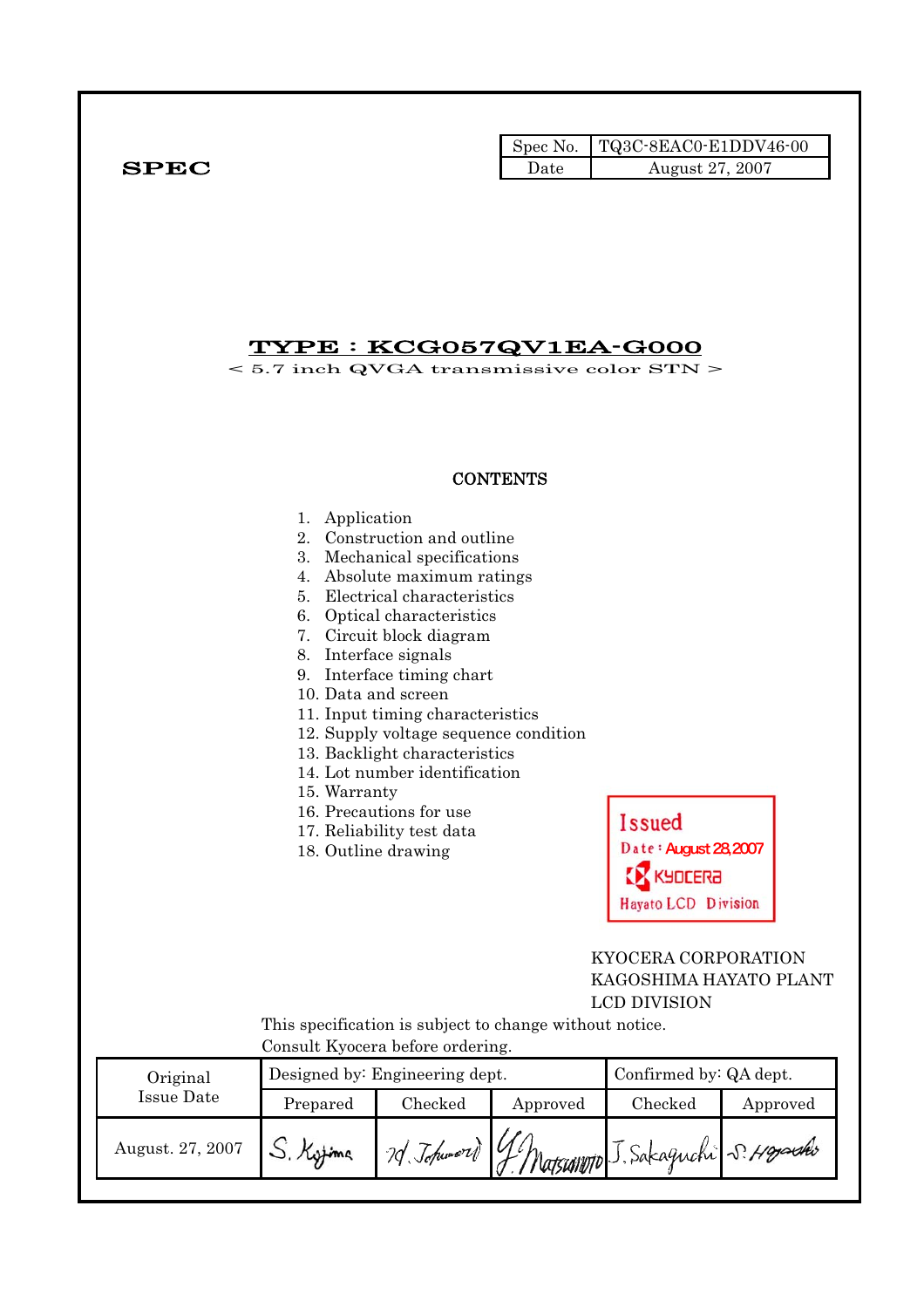| Spec No.              | Part No.         | Page |
|-----------------------|------------------|------|
| TQ3C-8EAC0-E1DDV46-00 | KCG057QV1EA-G000 |      |

# Warning

- 1. This Kyocera LCD module has been specifically designed for use only in electronic devices and industrial machines in the area of audio control, office automation, industrial control home appliances, etc. The module should not be used in applications where the highest level of safety and reliability are required and module failure or malfunction of such module results in physical harm or loss of life, as well as enormous damage or loss. Such fields of applications include, without limitation, medical, aerospace, communications infrastructure, atomic energy control. Kyocera expressly disclaims any and all liability resulting in any way to the use of the module in such applications.
- 2. Customer agrees to indemnity, defend and hold Kyocera harmless from and against any and all actions, claims, damages, liabilities, awards, costs, and expenses, including legal expenses, resulting from or arising out of Customer's use, or sale for use, or Kyocera modules in applications.

# Caution

1. Kyocera shall have the right, which Customer hereby acknowledges, to immediately scrap or destroy tooling for Kyocera modules for which no Purchase Orders have been received from the Customer in a two-year period.

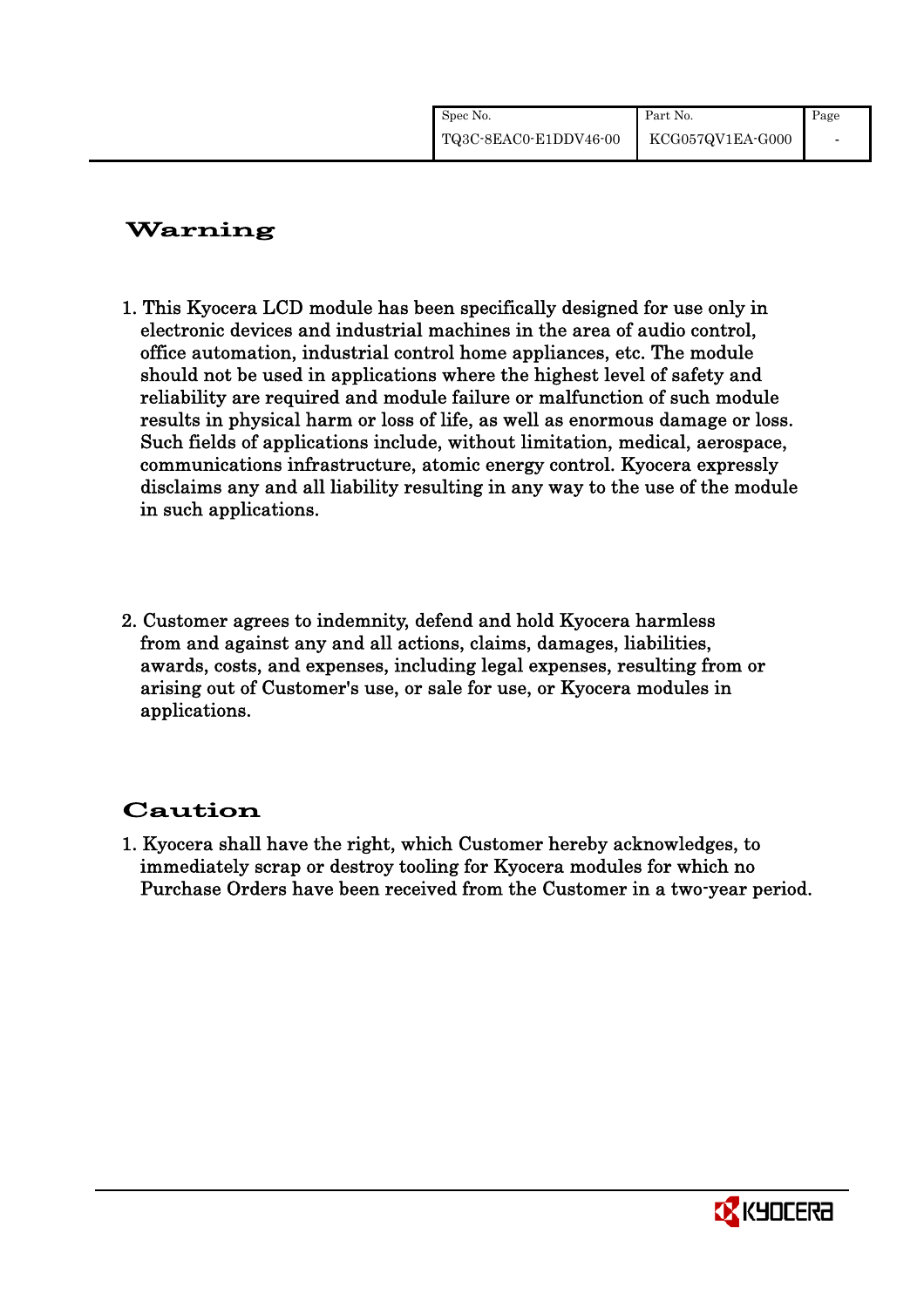|                                                                               |                      |          |  | Spec No. |                                                    |  | Part No.      |                                 | Page |
|-------------------------------------------------------------------------------|----------------------|----------|--|----------|----------------------------------------------------|--|---------------|---------------------------------|------|
|                                                                               |                      |          |  |          | ${\bf TQ3C\text{-}8EAC0\text{-}E1DDV46\text{-}00}$ |  |               | ${\rm KCG057QV1EA\mbox{-}G000}$ |      |
| Revision record<br>Confirmed by : QA dept.<br>Designed by : Engineering dept. |                      |          |  |          |                                                    |  |               |                                 |      |
|                                                                               | $\rm{Date}$          |          |  |          |                                                    |  |               |                                 |      |
|                                                                               |                      | Prepared |  | Checked  | Approved                                           |  | $\rm Checked$ | ${\Large\bf Approved}$          |      |
|                                                                               |                      |          |  |          |                                                    |  |               |                                 |      |
| ${\rm Rev. No.}$                                                              | $\rm{\textbf{Date}}$ | Page     |  |          | $\label{eq:2} \textbf{Descriptions}$               |  |               |                                 |      |
|                                                                               |                      |          |  |          |                                                    |  |               |                                 |      |
|                                                                               |                      |          |  |          |                                                    |  |               |                                 |      |
|                                                                               |                      |          |  |          |                                                    |  |               |                                 |      |
|                                                                               |                      |          |  |          |                                                    |  |               |                                 |      |
|                                                                               |                      |          |  |          |                                                    |  |               |                                 |      |
|                                                                               |                      |          |  |          |                                                    |  |               |                                 |      |
|                                                                               |                      |          |  |          |                                                    |  |               |                                 |      |
|                                                                               |                      |          |  |          |                                                    |  |               |                                 |      |
|                                                                               |                      |          |  |          |                                                    |  |               |                                 |      |
|                                                                               |                      |          |  |          |                                                    |  |               |                                 |      |
|                                                                               |                      |          |  |          |                                                    |  |               |                                 |      |
|                                                                               |                      |          |  |          |                                                    |  |               |                                 |      |
|                                                                               |                      |          |  |          |                                                    |  |               |                                 |      |
|                                                                               |                      |          |  |          |                                                    |  |               |                                 |      |
|                                                                               |                      |          |  |          |                                                    |  |               |                                 |      |
|                                                                               |                      |          |  |          |                                                    |  |               |                                 |      |
|                                                                               |                      |          |  |          |                                                    |  |               |                                 |      |
|                                                                               |                      |          |  |          |                                                    |  |               |                                 |      |
|                                                                               |                      |          |  |          |                                                    |  |               |                                 |      |
|                                                                               |                      |          |  |          |                                                    |  |               |                                 |      |
|                                                                               |                      |          |  |          |                                                    |  |               |                                 |      |
|                                                                               |                      |          |  |          |                                                    |  |               |                                 |      |
|                                                                               |                      |          |  |          |                                                    |  |               |                                 |      |
|                                                                               |                      |          |  |          |                                                    |  |               |                                 |      |
|                                                                               |                      |          |  |          |                                                    |  |               |                                 |      |
|                                                                               |                      |          |  |          |                                                    |  |               |                                 |      |
|                                                                               |                      |          |  |          |                                                    |  |               |                                 |      |
|                                                                               |                      |          |  |          |                                                    |  |               |                                 |      |
|                                                                               |                      |          |  |          |                                                    |  |               |                                 |      |
|                                                                               |                      |          |  |          |                                                    |  |               |                                 |      |
|                                                                               |                      |          |  |          |                                                    |  |               |                                 |      |
|                                                                               |                      |          |  |          |                                                    |  |               |                                 |      |

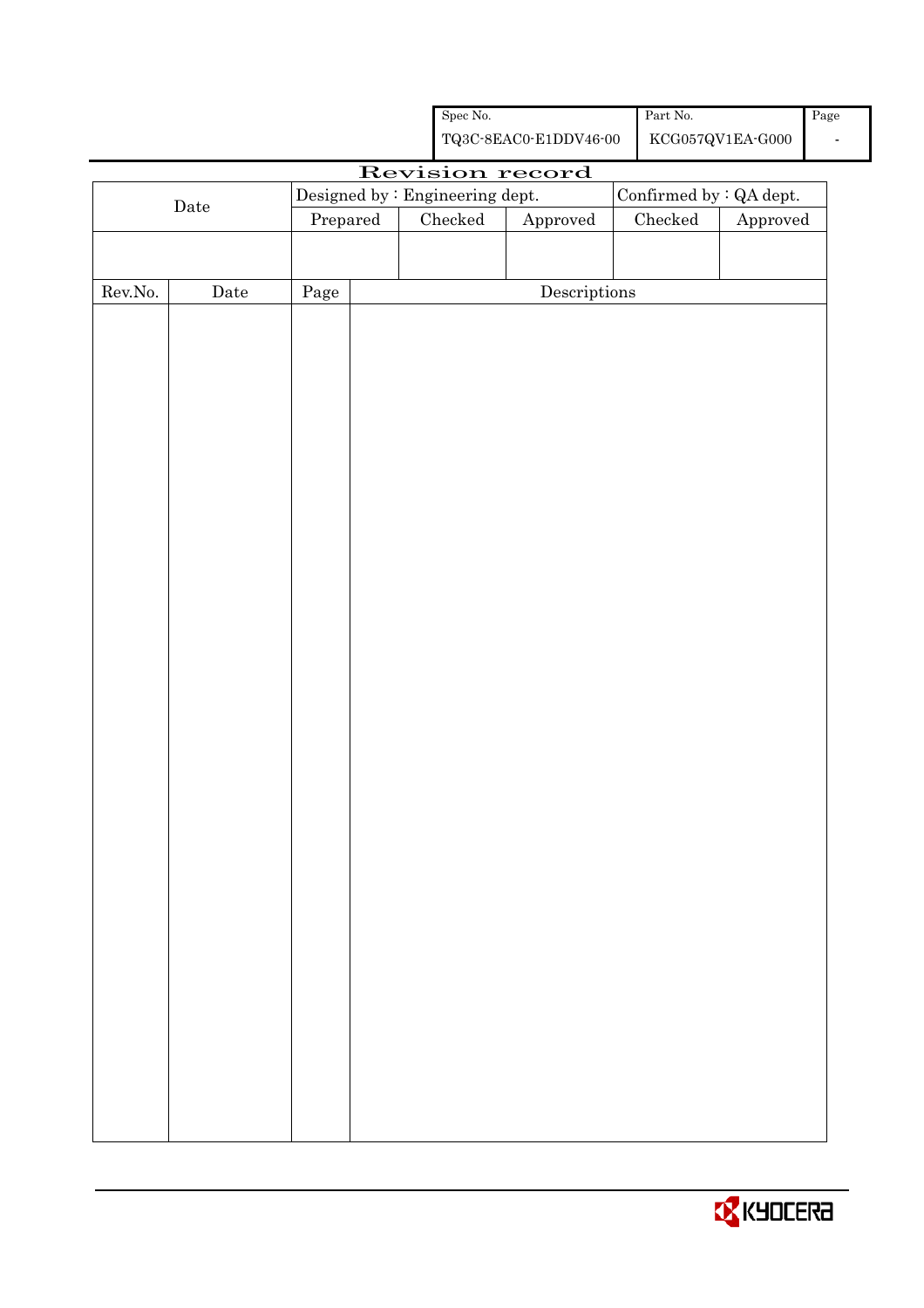# 1. Application

This document defines the specification of KCG057QV1EA-G000. (RoHS Compliant)

## 2. Construction and outline

| <b>LCD</b>           | : Transmissive color dot matrix type STN                  |
|----------------------|-----------------------------------------------------------|
| Duty ratio           | $: 1/240$ duty                                            |
| Backlight system     | $\div$ CFL $(1 \text{ tube},$ Straight type)              |
| Inverter             | $:$ Option                                                |
| Recommended inverter | : PH-BLC08-K2 (HITACHI MEDIA ELECTRONICS)                 |
|                      | PH-BLC08-K3 (HITACHI MEDIA ELECTRONICS) or equivalent     |
| Polarizer            | $\therefore$ Glare treatment                              |
| Additional circuit   | : Bias voltage circuit, Randomizing circuit,              |
|                      | DC/DC converter circuit, Temperature compensation circuit |

## 3. Mechanical specifications

| <b>Item</b>            | Specification                                                     | Unit |
|------------------------|-------------------------------------------------------------------|------|
| Outline dimensions     | $154.6$ (W) $\times$ 114.8 (H) $\times$ 8.5 (D)                   | mm   |
| Active area            | $115.18$ (W) $\times$ 86.38 (H)<br>(14.4cm / 5.7 inch (Diagonal)) | mm   |
| Effective viewing area | $117.2$ (W) $\times$ 88.4 (H)                                     | mm   |
| Dot format             | $320 \times (R,G,B)$ (W) $\times 240$ (H)                         | dot  |
| Dot size               | $0.10$ (W) $\times$ 0.34 (H)                                      | mm   |
| Dot pitch              | $0.12$ (W) $\times$ 0.36 (H)                                      | mm   |
| $*_{1}$<br>Base color  | Normally Black                                                    |      |
| Mass                   | (TBD)                                                             | g    |

\*1 Due to the characteristics of the LCD material, the color varies with environmental temperature.

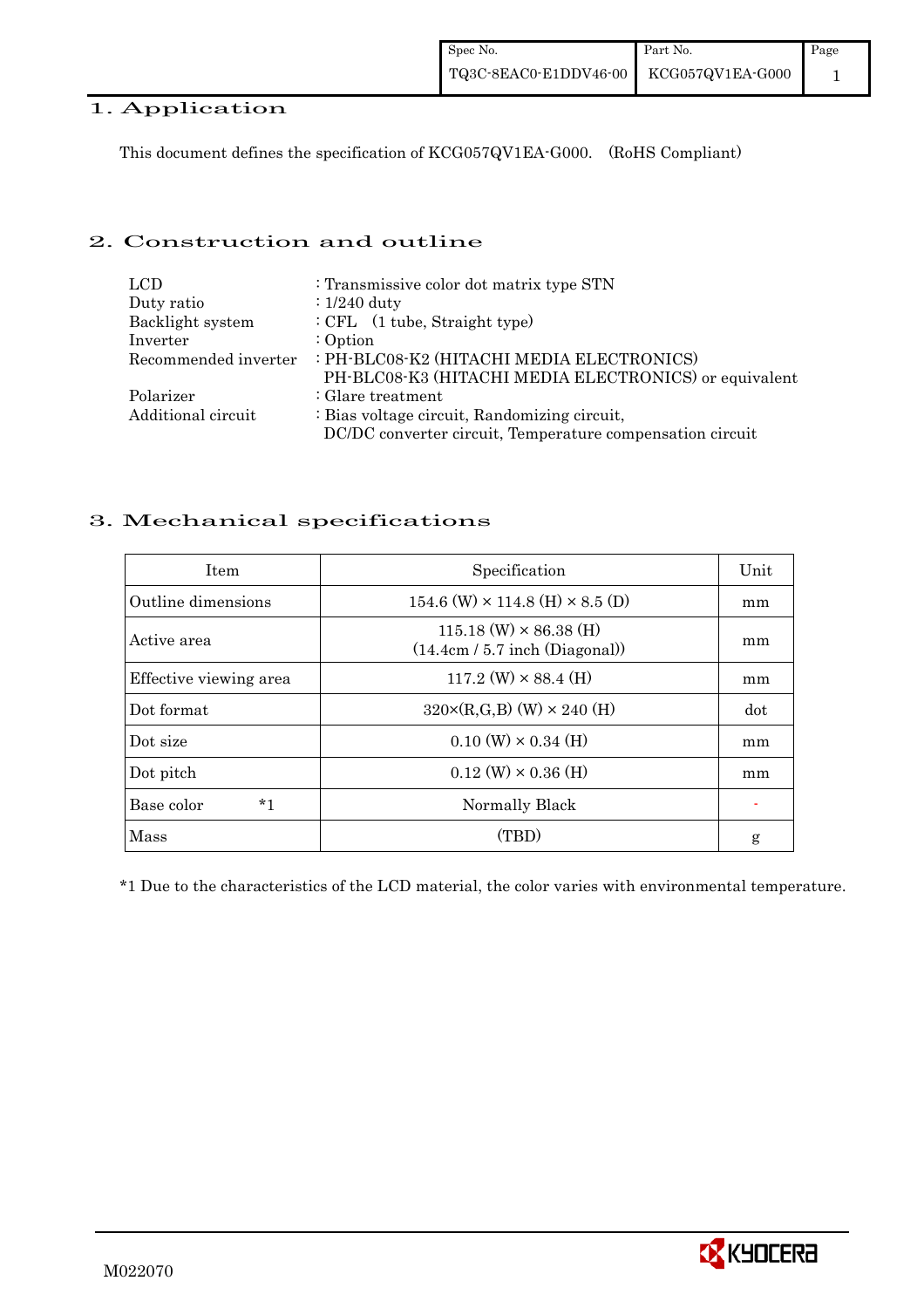## 4. Absolute maximum ratings

4-1. Electrical absolute maximum ratings

| Item                           | Symbol       | Min.           | Max.         | Unit |
|--------------------------------|--------------|----------------|--------------|------|
| Supply voltage for logic       | $V_{DD}$     |                | 6.0          |      |
| Supply voltage for LCD driving | Vee          |                | 30.0         |      |
| $*1$<br>Input signal voltage   | $\rm V_{IN}$ |                | $\rm V_{DD}$ |      |
| FRM frequency                  | <b>TFRM</b>  | $\blacksquare$ | 150          | Hz   |

## \*1 Input signal : FRM, LOAD, CP, DISP, D0~D7

4-2. Environmental absolute maximum ratings

| Item                  |         | Symbol                  | Min.     | Max.    | Unit            |
|-----------------------|---------|-------------------------|----------|---------|-----------------|
| Operating temperature | $*1$    | Top                     | $\Omega$ | 60      | $\rm ^{\circ}C$ |
| Storage temperature   | $*_{2}$ | T <sub>STO</sub>        | $-20$    | 60      | $\circ$ C       |
| Operating humidity    | $*3$    | $H_{OP}$                | 10       | $*_{4}$ | %RH             |
| Storage humidity      | $*3$    | <b>H</b> <sub>STO</sub> | 10       | $*_{4}$ | %RH             |
| Vibration             |         |                         | $*5$     | $*_{5}$ |                 |
| Shock                 |         |                         | $*6$     | $*6$    |                 |

\*1 Operating temperature means a temperature which operation shall be guaranteed. Since display performance is evaluated at 25°C, another temperature range should be confirmed.

\*2 Temp. =  $-20^{\circ}$ C $<$ 48h, Temp. =  $60^{\circ}$ C $<$ 168h

 Store LCD panels at normal temperature/humidity. Keep them free from vibration and shock. An LCD panel that is kept at a low or a high temperature for a long time can be defective due to other conditions, even if the low or high temperature satisfies the standard.

(Please refer to "Precautions for Use" for details.)

- \*3 Non-condensing
- \*4 Temp.≦40°C, 85%RH Max.

Temp. >40°C, Absolute humidity shall be less than 85%RH at 40°C.

\*5

| Frequency       | $10\sim$ 55 Hz | Acceleration value           |
|-----------------|----------------|------------------------------|
| Vibration width | $0.15$ mm      | $(0.3 \sim 9 \text{ m/s}^2)$ |
| Interval        | $10-55-10$ Hz  | 1 minutes                    |

 2 hours in each direction X, Y, Z (6 hours total) EIAJ ED-2531

\*6 Acceleration: 490 m/s2, Pulse width: 11 ms

3 times in each direction:  $\pm X$ ,  $\pm Y$ ,  $\pm Z$ EIAJ ED-2531

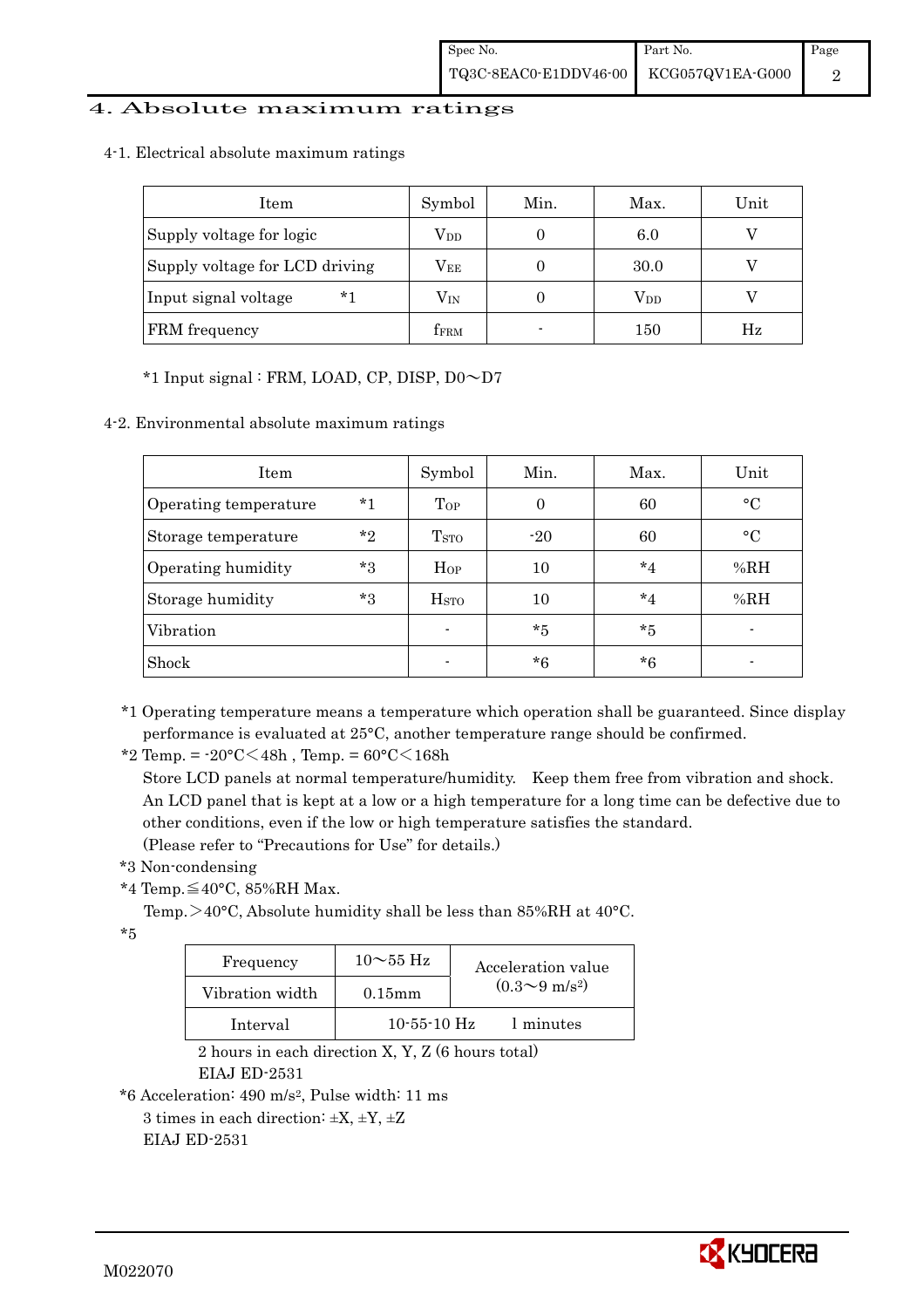## 5. Electrical characteristics

 $5-1.$  V<sub>DD</sub> =  $5.0V$ 

| $V_{DD}$ = +5.0V±5%, Temp. = 0 $\sim$ 60°C |                   |                         |                          |        |              |             |  |
|--------------------------------------------|-------------------|-------------------------|--------------------------|--------|--------------|-------------|--|
| Item                                       | Symbol            | Condition               | Min.                     | Typ.   | Max.         | Unit        |  |
| Supply voltage for logic                   | $V_{DD}$          |                         | 4.75                     | 5.00   | 5.25         | $\mathbf V$ |  |
|                                            |                   | $0 \sim 50^{\circ}$ C*3 | (24.4)                   | (25.4) | (26.4)       | $\mathbf V$ |  |
| Supply voltage for LCD driving<br>$*1, *2$ | $V_{EE} = V_{OP}$ | $60^{\circ}$ C          |                          |        | (TBD)        | $\mathbf V$ |  |
| Input signal voltage                       |                   | "High" level            | 0.8V <sub>DD</sub>       |        | $\rm V_{DD}$ | V           |  |
| (FRM,LOAD,CP,DISP,D0~D7)                   | $V_{IN}$          | "Low" level             | $\theta$                 |        | $0.2V_{DD}$  | $\mathbf V$ |  |
| Input current                              | $I_{IN}$          | Input signal            | $-100$                   |        | 100          | $\mu A$     |  |
| Rush current for logic                     | <b>IRUSH</b>      | When LCD<br>turn on.    | $3.0A(Peak) \times 1ms$  |        |              |             |  |
| Clock frequency                            | $f_{\rm CP}$      |                         |                          |        | 10.00        | MHz         |  |
| $*_{4}$<br>Frame frequency                 | fFRM              | $\blacksquare$          | 70                       | 75     | 80           | Hz          |  |
| Current consumption for logic              | $_{\rm{LDD}}$     |                         | $\overline{\phantom{a}}$ | (TBD)  | (TBD)        | mA          |  |
| Current consumption<br>for LCD driving     | $I_{EE}$          | $*5$                    | $\blacksquare$           | (TBD)  | (TBD)        | mA          |  |
| Power consumption                          | P <sub>DISP</sub> |                         |                          | (TBD)  | (TBD)        | mW          |  |

- \*1 Maximum contrast ratio is obtained by adjusting the LCD supply voltage (V $_{EE}$  = V<sub>OP</sub>) for driving the LCD.
- \*2 Frame frequency :  $f_{\text{FRM}} = 75 \text{Hz}$
- \*3 The LCD module has a temperature compensation circuit.
- \*4 In consideration of display quality, it is recommended that frame frequency be set in the range of 70-80Hz. When you have to use higher frame and clock frequencies, confirm the LCD's performance and quality prior to finalizing the frequency value. Generally, as frame and clock frequencies become higher current consumption increases and display quality will degrade.
- \*5 Display pattern:



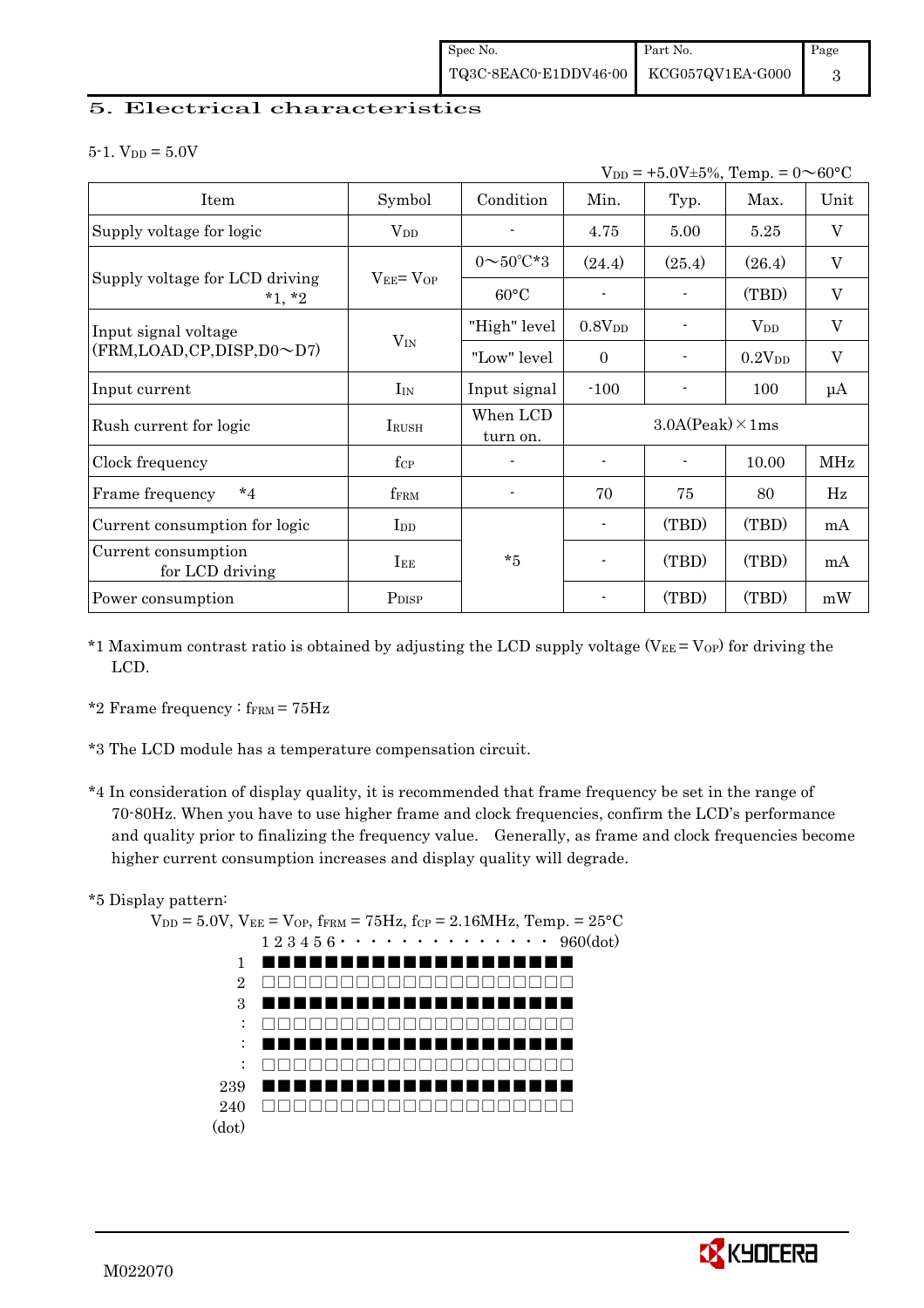$5 - 2.$  V<sub>DD</sub> =  $3.3V$ 

 $V_{DD} = +3.3V \pm 0.3V$ , Temp. =  $0 \sim 60^{\circ}$ C

|                                            |                   |                         | ע י                     |        |                    |                           |
|--------------------------------------------|-------------------|-------------------------|-------------------------|--------|--------------------|---------------------------|
| Item                                       | Symbol            | Condition               | Min.                    | Typ.   | Max.               | Unit                      |
| Supply voltage for logic                   | $V_{DD}$          |                         | $3.0\,$                 | 3.3    | 3.6                | $\mathbf V$               |
|                                            |                   | $0 \sim 50^{\circ}$ C*3 | (24.4)                  | (25.4) | (26.4)             | V                         |
| Supply voltage for LCD driving<br>$*1, *2$ | $V_{EE} = V_{OP}$ | $60^{\circ}$ C          |                         |        | (TBD)              | $\mathbf V$               |
| Input signal voltage                       |                   | "High" level            | $0.8{\rm V_{DD}}$       |        | $V_{DD}$           | $\mathbf V$               |
| $(FRM, LOAD, CP, DISP, D0 \sim D7)$        | $V_{IN}$          | "Low" level             | $\mathbf{0}$            |        | 0.2V <sub>DD</sub> | $\boldsymbol{\mathrm{V}}$ |
| Input current                              | $I_{IN}$          | Input signal            | $-100$                  |        | 100                | $\mu A$                   |
| Rush current for logic                     | <b>IRUSH</b>      | When LCD<br>turn on.    | $3.0A(Peak) \times 1ms$ |        |                    |                           |
| Clock frequency                            | $f_{\rm CP}$      |                         |                         |        | 10.00              | MHz                       |
| $*_{4}$<br>Frame frequency                 | f <sub>FRM</sub>  |                         | 70                      | 75     | 80                 | Hz                        |
| Current consumption for logic              | $_{\rm{LDD}}$     |                         |                         | (TBD)  | (TBD)              | mA                        |
| Current consumption<br>for LCD driving     | $I_{EE}$          | $*5$                    | $\blacksquare$          | (TBD)  | (TBD)              | mA                        |
| Power consumption                          | P <sub>DISP</sub> |                         |                         | (TBD)  | (TBD)              | mW                        |

- \*1 Maximum contrast ratio is obtained by adjusting the LCD supply voltage ( $V_{EE} = V_{OP}$ ) for driving the LCD.
- \*2 Frame frequency :  $f_{\text{FRM}} = 75 \text{Hz}$
- \*3 The LCD module has a temperature compensation circuit.
- \*4 In consideration of display quality, it is recommended that frame frequency be set in the range of 70-80Hz. When you have to use higher frame and clock frequencies, confirm the LCD's performance and quality prior to finalizing the frequency value. Generally, as frame and clock frequencies become higher current consumption increases and display quality will degrade.

## \*5 Display pattern:



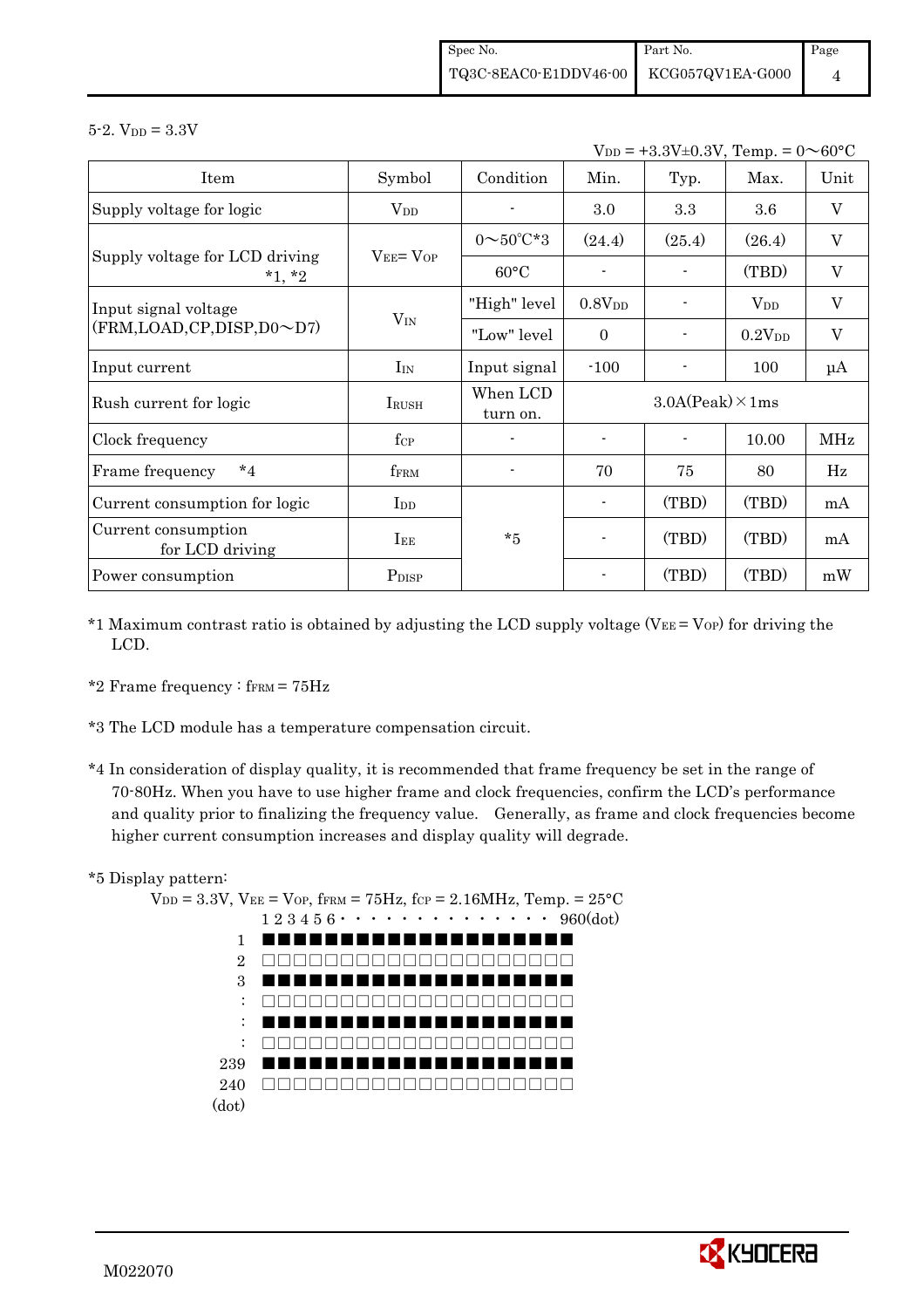Spec No. TQ3C-8EAC0-E1DDV46-00 Part No. KCG057QV1EA-G000 Page 5

| Measuring spot = $\phi$ 6.0mm, Temp. = 25°C |                                     |                |                             |                |            |                          |                          |  |
|---------------------------------------------|-------------------------------------|----------------|-----------------------------|----------------|------------|--------------------------|--------------------------|--|
| Item                                        | Symbol<br>Condition<br>Min.<br>Typ. |                |                             |                |            | Max.                     | Unit                     |  |
|                                             | Rise                                | $\tau_r$       | $\theta = \phi = 0^{\circ}$ | $\overline{a}$ | 180        | 280                      | ms                       |  |
| Response time                               | Down                                | T d            | $\theta = \phi = 0^{\circ}$ |                | 170        | 270                      | ms                       |  |
|                                             |                                     | $\theta$ upper |                             |                | 20         | $\overline{\phantom{0}}$ |                          |  |
|                                             |                                     | $\theta$ lower |                             |                | 35         | $\overline{\phantom{a}}$ | deg.                     |  |
| Viewing angle range                         |                                     | $\phi$ left    | $CR \geq 2$                 | $\overline{a}$ | 50         | $\blacksquare$           | deg.                     |  |
|                                             |                                     | $\phi$ RIGHT   |                             | -              | 50         | $\blacksquare$           |                          |  |
| Contrast ratio                              |                                     |                | $\theta = \phi = 0^{\circ}$ | 30             | ${\bf 55}$ | $\overline{\phantom{a}}$ | $\overline{\phantom{a}}$ |  |
| <b>Brightness</b>                           |                                     | $\mathbf{L}$   | $IL = 5.0 mArms$            | (175)          | (250)      | $\overline{\phantom{a}}$ | cd/m <sup>2</sup>        |  |
|                                             | Red                                 | $\mathbf x$    | $\theta = \phi = 0^{\circ}$ | (0.49)         | (0.54)     | (0.59)                   |                          |  |
|                                             |                                     | У              |                             | (0.29)         | (0.34)     | (0.39)                   |                          |  |
|                                             |                                     | $\mathbf X$    | $\theta = \phi = 0^{\circ}$ | (0.24)         | (0.29)     | (0.34)                   |                          |  |
| Chromaticity                                | Green                               | y              |                             | (0.47)         | (0.52)     | (0.57)                   |                          |  |
| coordinates                                 | Blue                                | $\mathbf X$    | $\theta = \phi = 0^{\circ}$ | (0.10)         | (0.15)     | (0.20)                   |                          |  |
|                                             |                                     | У              |                             | (0.09)         | (0.14)     | (0.19)                   |                          |  |
|                                             |                                     | $\mathbf x$    | $\theta = \phi = 0^{\circ}$ | (0.26)         | (0.31)     | (0.36)                   |                          |  |
|                                             | White                               | $\mathbf y$    |                             | (0.28)         | (0.33)     | (0.38)                   |                          |  |

# 6. Optical characteristics

Optimum contrast is obtained by adjusting the LCD driving voltage  $(V_{OP})$  while at the viewing angle of  $\theta = \phi = 0^{\circ}$ .

6-1. Definition of contrast ratio

 $CR(Contrast ratio) =$  Brightness with all pixels "White" Brightness with all pixels "Black"

6-2. Definition of VOP



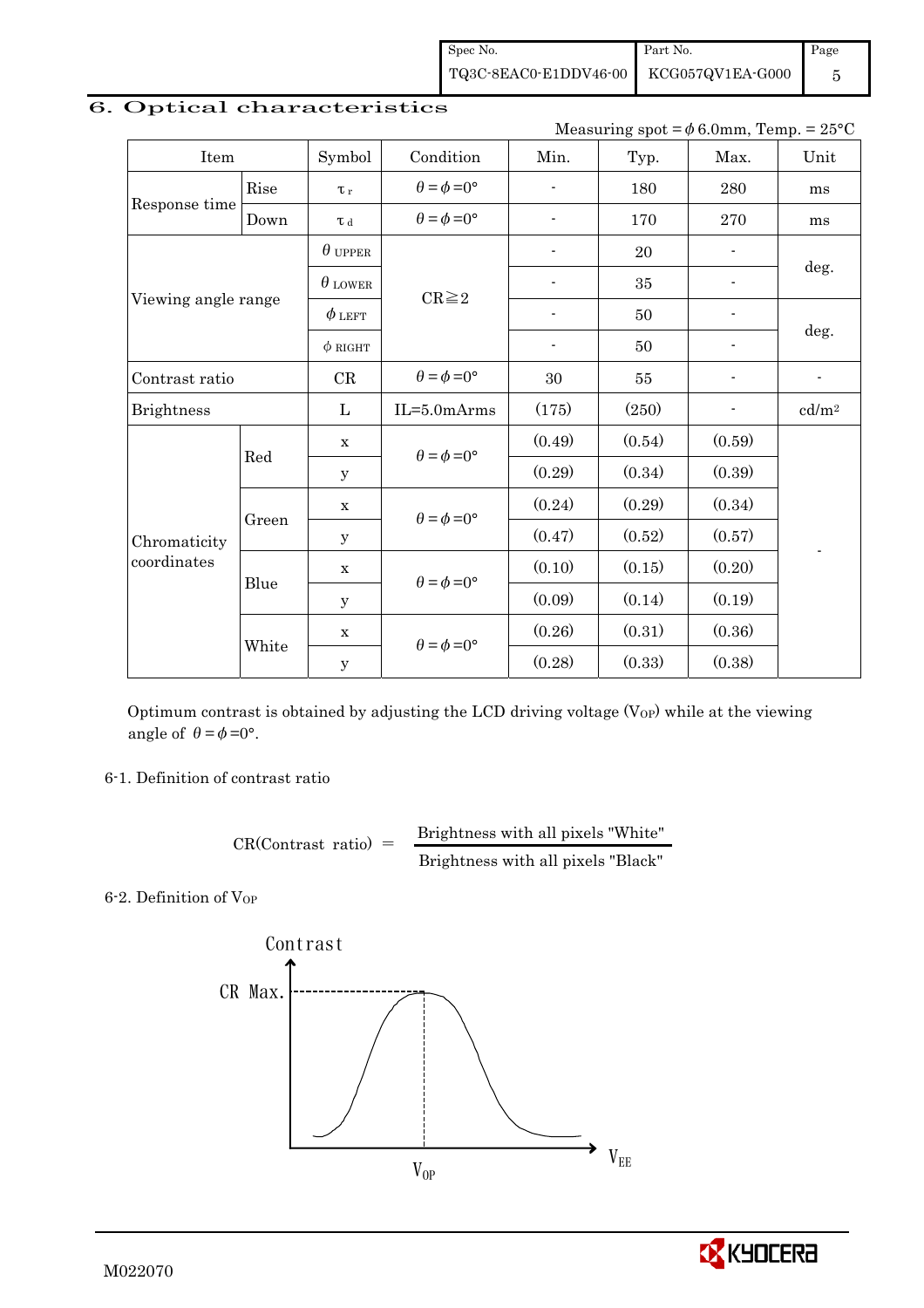# 6-3. Definition of response time  $\ddot{\phantom{a}}$ Black | White Black 90% 10%  $\frac{1}{\tau}$ <sub>r</sub>  $\tau$ <sub>d</sub>

## 6-4. Definition of viewing angle



 $\theta$  direction  $\phi$  direction



6-5. Brightness measuring points



- 1) Rating is defined on the average in the viewing area.
- 2) Measured 30 minutes after the CFL is powered on. (Ambient temp. = 25°C)
- 3) The inverter should meet the CFL rating in the specification:

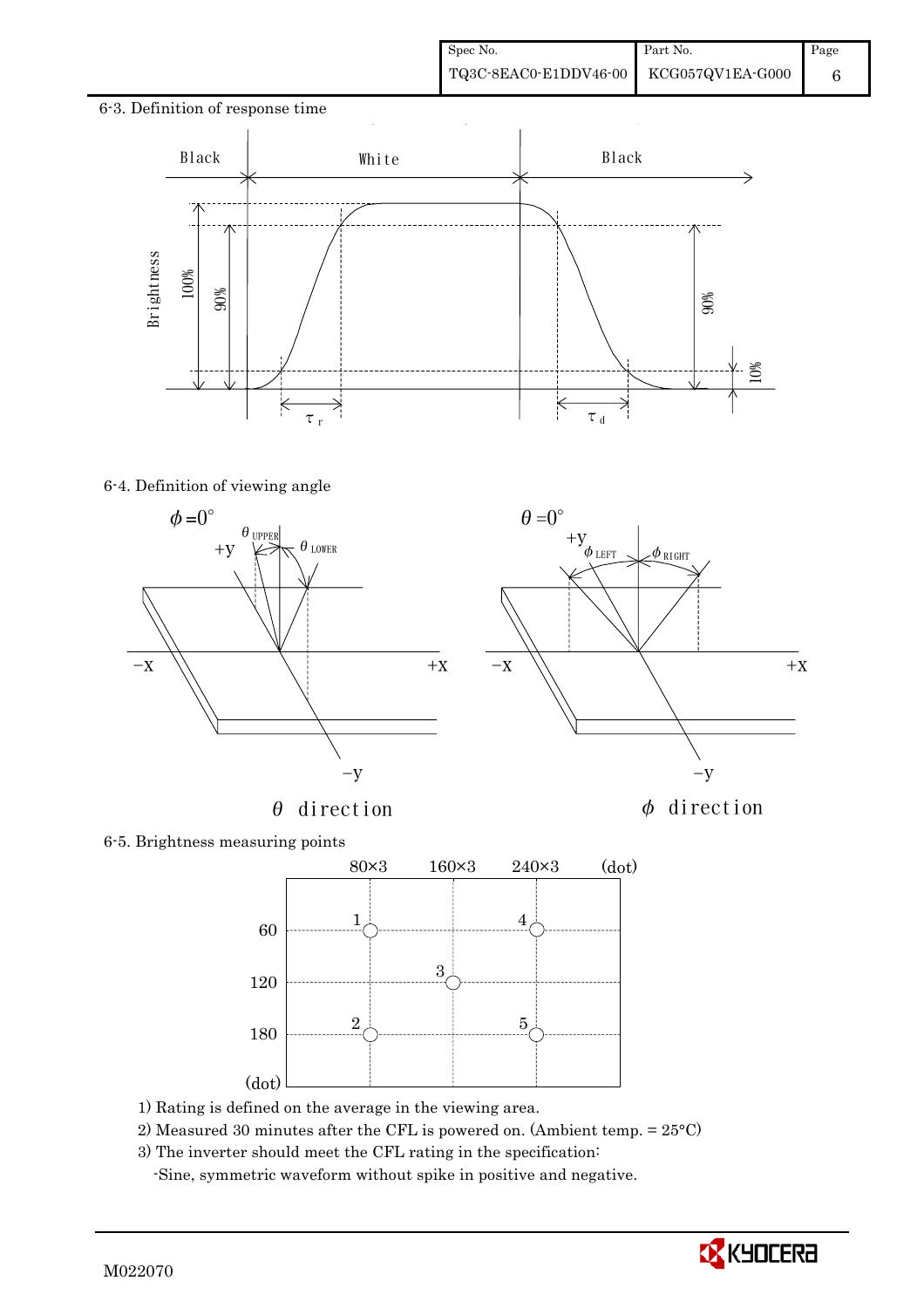## 7. Circuit block diagram



7-1. Power supply



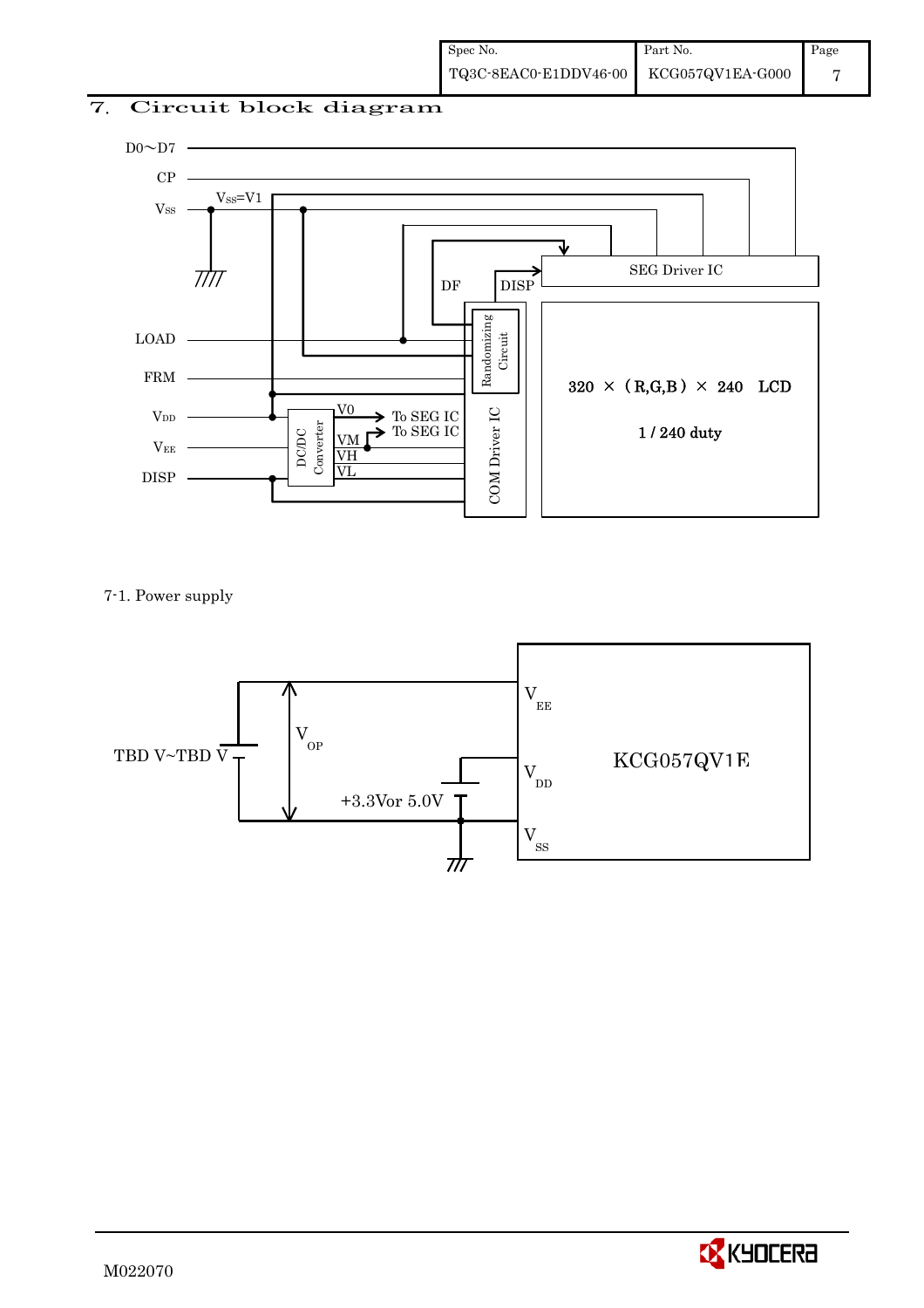## 8. Interface signals

| No.              | Symbol         | Description                                  | Level                             |
|------------------|----------------|----------------------------------------------|-----------------------------------|
| $\mathbf 1$      | <b>FRM</b>     | Synchronous signal for driving scanning line | H                                 |
| $\overline{2}$   | <b>LOAD</b>    | Data signal latch clock                      | $\mathrm{H}\rightarrow\mathrm{L}$ |
| $\boldsymbol{3}$ | CP             | Data signal shift clock                      | $H\to L$                          |
| $\overline{4}$   | <b>DISP</b>    | Display control signal                       | H(ON), L(OFF)                     |
| 5                | $V_{DD}$       | Power supply for logic                       |                                   |
| 6                | $V_{SS}$       | <b>GND</b>                                   |                                   |
| 7                | $V_{EE}$       | LCD adjust voltage                           |                                   |
| $8\,$            | D7             |                                              |                                   |
| 9                | D <sub>6</sub> |                                              |                                   |
| 10               | D <sub>5</sub> |                                              |                                   |
| 11               | D <sub>4</sub> |                                              |                                   |
| 12               | D <sub>3</sub> | Display data                                 | H(ON), L(OFF)                     |
| $13\,$           | $\mathbf{D}2$  |                                              |                                   |
| 14               | D1             |                                              |                                   |
| 15               | D <sub>0</sub> |                                              |                                   |

8-1. Pin assignment of LCD panel

 LCD connector : 53261-1571 (MOLEX) Recommended matching connector : 51021-1500 (MOLEX)

 Note) This assignment is the reverse of what Molex defined. Remember that for your desigining.

### 8-2. Pin assignment of CFL

| No. | Symbol | Description                       |
|-----|--------|-----------------------------------|
|     | Hot    | Inverter output high voltage side |
| 2   | N.C.   | $\blacksquare$                    |
|     | Cold   | Inverter output low voltage side  |

LCD side connector : BHR-03VS-1 (JST) Recommended matching connector : SM02(8.0)B-BHS-1 (JST) : SM02(8.0)B-BHS-1-TB(LF)(SN) (JST)・・・(RoHS Compliant)

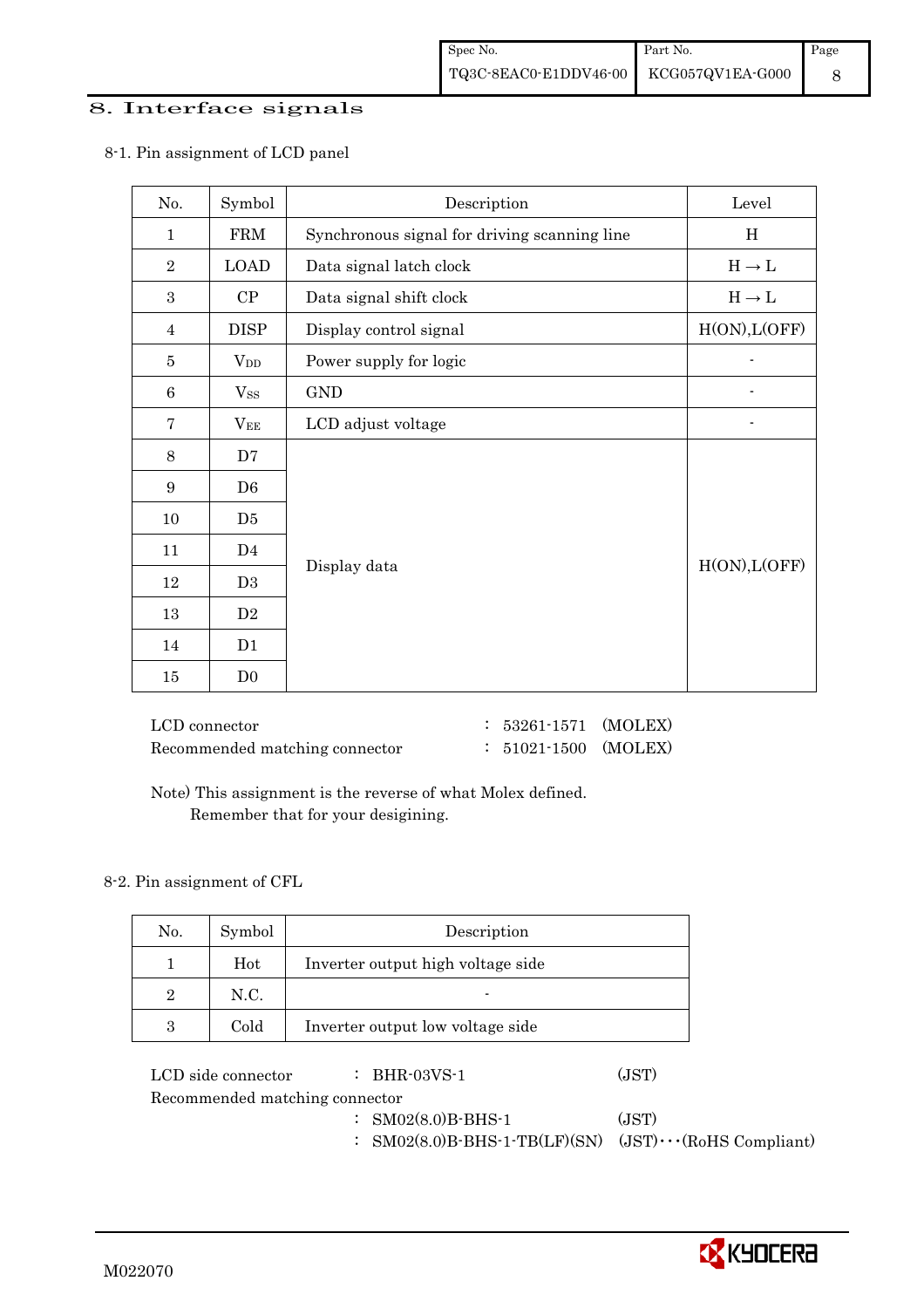



\* The cycle of the LOAD signal should be stable and continuously applied without interruption.

\* The above-mentioned timing chart is a reference to set up a LCD module, not an electrical rating.

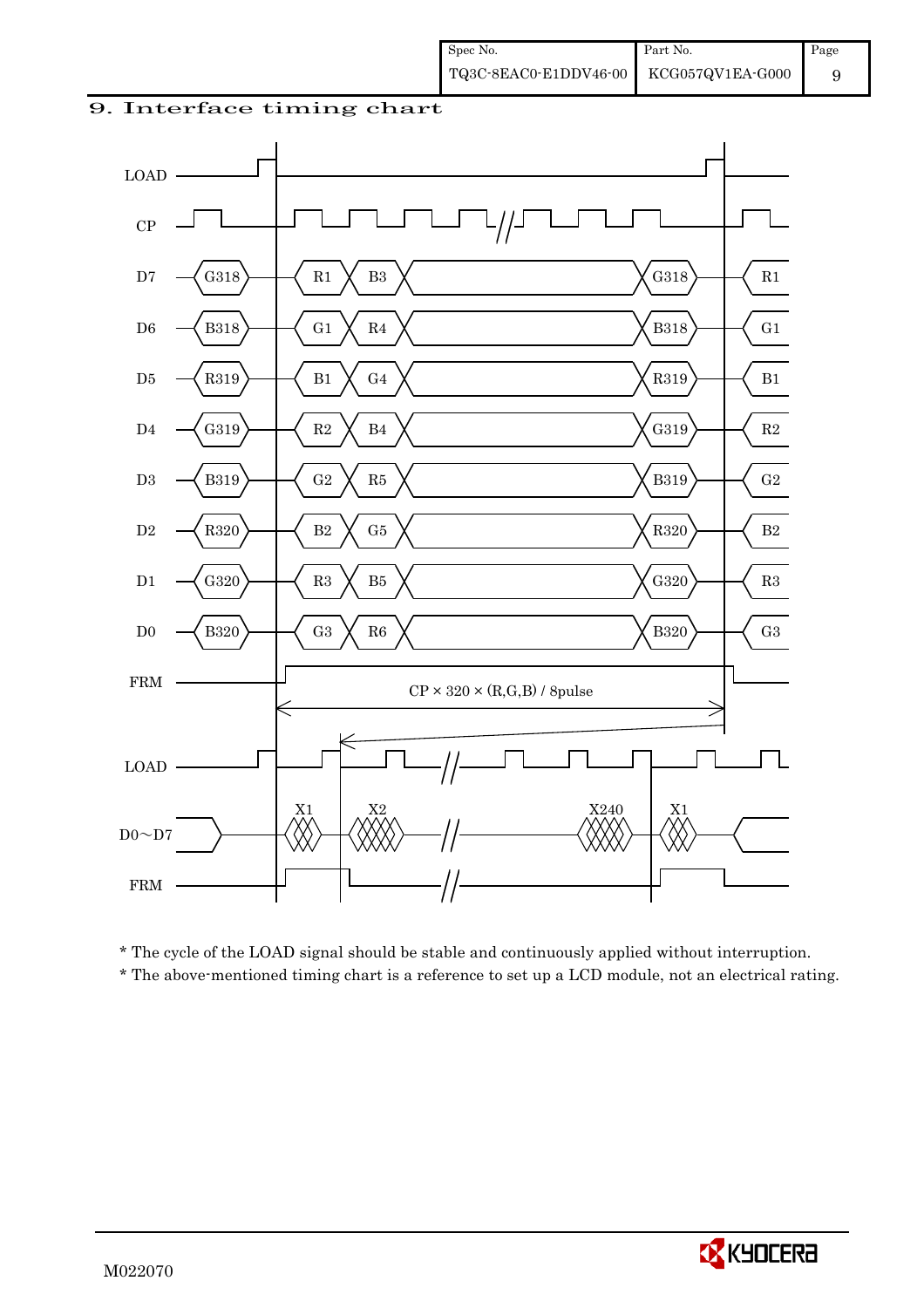## 10. Data and screen



## 11. Input timing characteristics



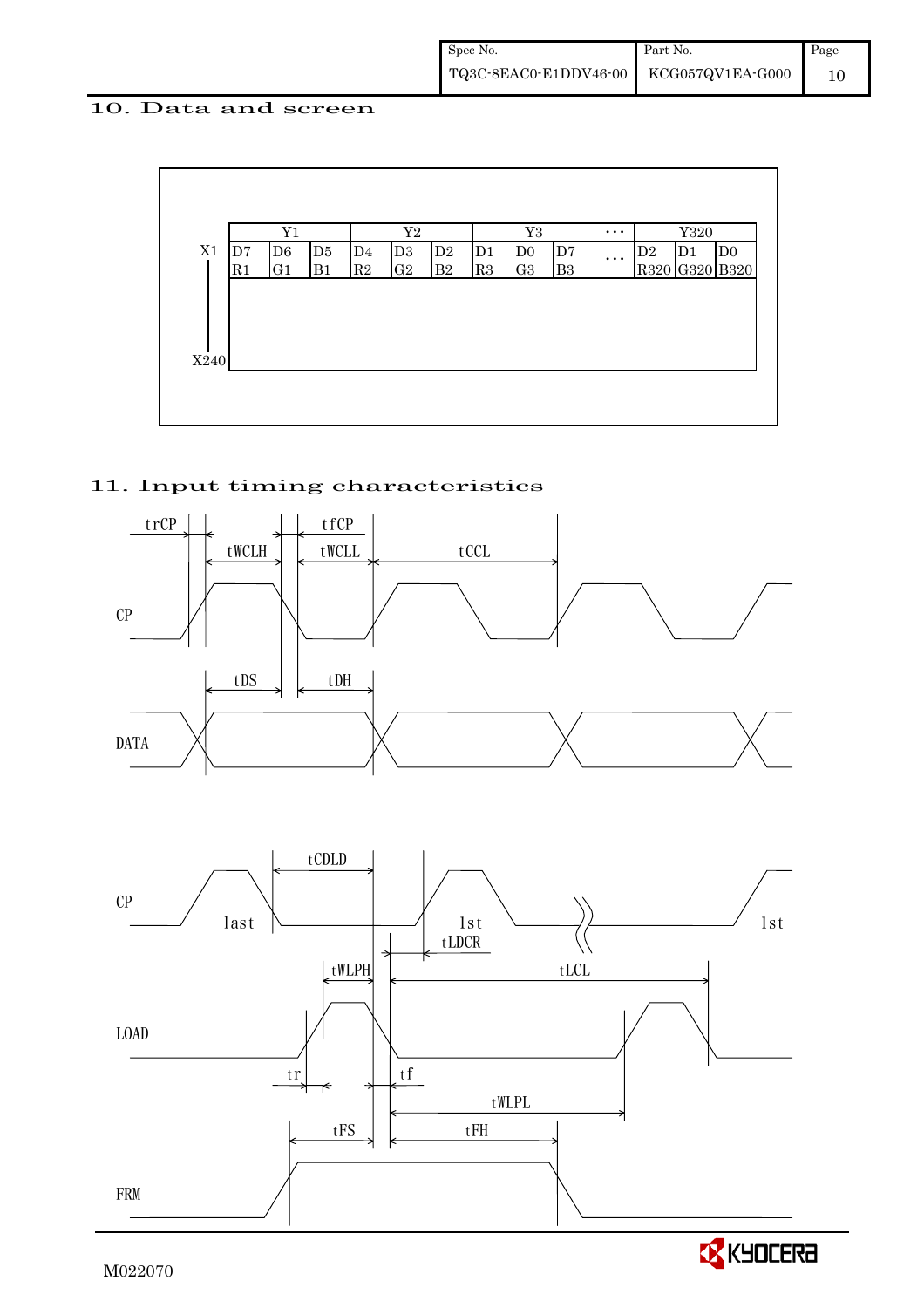| Spec No.                               | Part No. | Page |
|----------------------------------------|----------|------|
| TQ3C-8EAC0-E1DDV46-00 KCG057QV1EA-G000 |          |      |

## 11-1. Switching characteristics  $(V_{DD} = 5.0V)$

|                                  |         | Input characteristics : $V_{DD} = +5.0V \pm 5\%$ , Temp. = $0 \sim 60^{\circ}C$ |                          |                          |      |
|----------------------------------|---------|---------------------------------------------------------------------------------|--------------------------|--------------------------|------|
| Item                             |         | Symbol                                                                          | Min.                     | Max.                     | Unit |
| CP cycle                         | $*_{1}$ | tCCL                                                                            | 100                      |                          | ns   |
| CP"H" pulse width                |         | tWCLH                                                                           | 30                       |                          | ns   |
| CP"L" pulse width                |         | tWCLL                                                                           | 30                       | $\overline{\phantom{a}}$ | ns   |
| CP rise up time                  |         | trCP                                                                            | $\overline{\phantom{a}}$ | 15                       | ns   |
| CP fall down time                |         | tfCP                                                                            | $\overline{\phantom{a}}$ | 15                       | ns   |
| Data set up time                 |         | tDS                                                                             | 25                       | ٠                        | ns   |
| Data hold time                   |         | $t$ DH                                                                          | 25                       | $\overline{\phantom{a}}$ | ns   |
| LOAD "H" pulse width             |         | tWLPH                                                                           | 40                       |                          | ns   |
| LOAD "L" pulse width             |         | tWLPL                                                                           | 400                      | ۰                        | ns   |
| LOAD cycle                       | $*$ ?   | tLCL                                                                            | 500                      | $\blacksquare$           | ns   |
| $CP \rightarrow$ LOAD delay time |         | tCDLD                                                                           | 60                       | $\blacksquare$           | ns   |
| $LOAD \rightarrow CP$ delay time |         | tLDCR                                                                           | 60                       | ۰                        | ns   |
| Input signal rise up time        |         | tr                                                                              |                          | 20                       | ns   |
| Input signal fall down time      |         | tf                                                                              |                          | 20                       | ns   |
| FRM data set up time             |         | tFS                                                                             | 120                      | -                        | ns   |
| FRM data hold time               |         | tFH                                                                             | 30                       | $\overline{\phantom{0}}$ | ns   |

\*1 CP cycle is adjusted so that FRM signal is 75Hz.

\*2 LOAD cycle is constant.

## 11-2. Switching characteristics  $(V_{DD} = 3.3V)$

|                                  | Input characteristics : $V_{DD} = +3.3V \pm 0.3V$ , Temp. = $0 \sim 60^{\circ}C$ |        |                          |                          |      |
|----------------------------------|----------------------------------------------------------------------------------|--------|--------------------------|--------------------------|------|
| Item                             |                                                                                  | Symbol | Min.                     | Max.                     | Unit |
| CP cycle                         | $*1$                                                                             | tCCL   | 100                      |                          | ns   |
| CP"H" pulse width                |                                                                                  | tWCLH  | 40                       | $\blacksquare$           | ns   |
| CP"L" pulse width                |                                                                                  | tWCLL  | 40                       | $\blacksquare$           | ns   |
| CP rise up time                  |                                                                                  | trCP   | $\blacksquare$           | 20                       | ns   |
| CP fall down time                |                                                                                  | tfCP   | $\overline{\phantom{a}}$ | 20                       | ns   |
| Data set up time                 |                                                                                  | tDS    | 35                       | $\blacksquare$           | ns   |
| Data hold time                   |                                                                                  | $t$ DH | 35                       | $\blacksquare$           | ns   |
| LOAD "H" pulse width             |                                                                                  | tWLPH  | 50                       | $\overline{\phantom{a}}$ | ns   |
| LOAD "L" pulse width             |                                                                                  | tWLPL  | 400                      | $\blacksquare$           | ns   |
| LOAD cycle                       | $*_{2}$                                                                          | tLCL   | 500                      | $\overline{\phantom{a}}$ | ns   |
| $CP \rightarrow$ LOAD delay time |                                                                                  | tCDLD  | 60                       | $\blacksquare$           | ns   |
| $LOAD \rightarrow CP$ delay time |                                                                                  | tLDCR  | 80                       | $\blacksquare$           | ns   |
| Input signal rise up time        |                                                                                  | tr     | $\blacksquare$           | 20                       | ns   |
| Input signal fall down time      |                                                                                  | tf     | $\overline{\phantom{a}}$ | 20                       | ns   |
| FRM data set up time             |                                                                                  | tFS    | 120                      | $\blacksquare$           | ns   |
| FRM data hold time               |                                                                                  | tFH    | 30                       | $\overline{\phantom{a}}$ | ns   |

\*1 CP cycle is adjusted so that FRM signal is 75Hz.

\*2 LOAD cycle is constant.

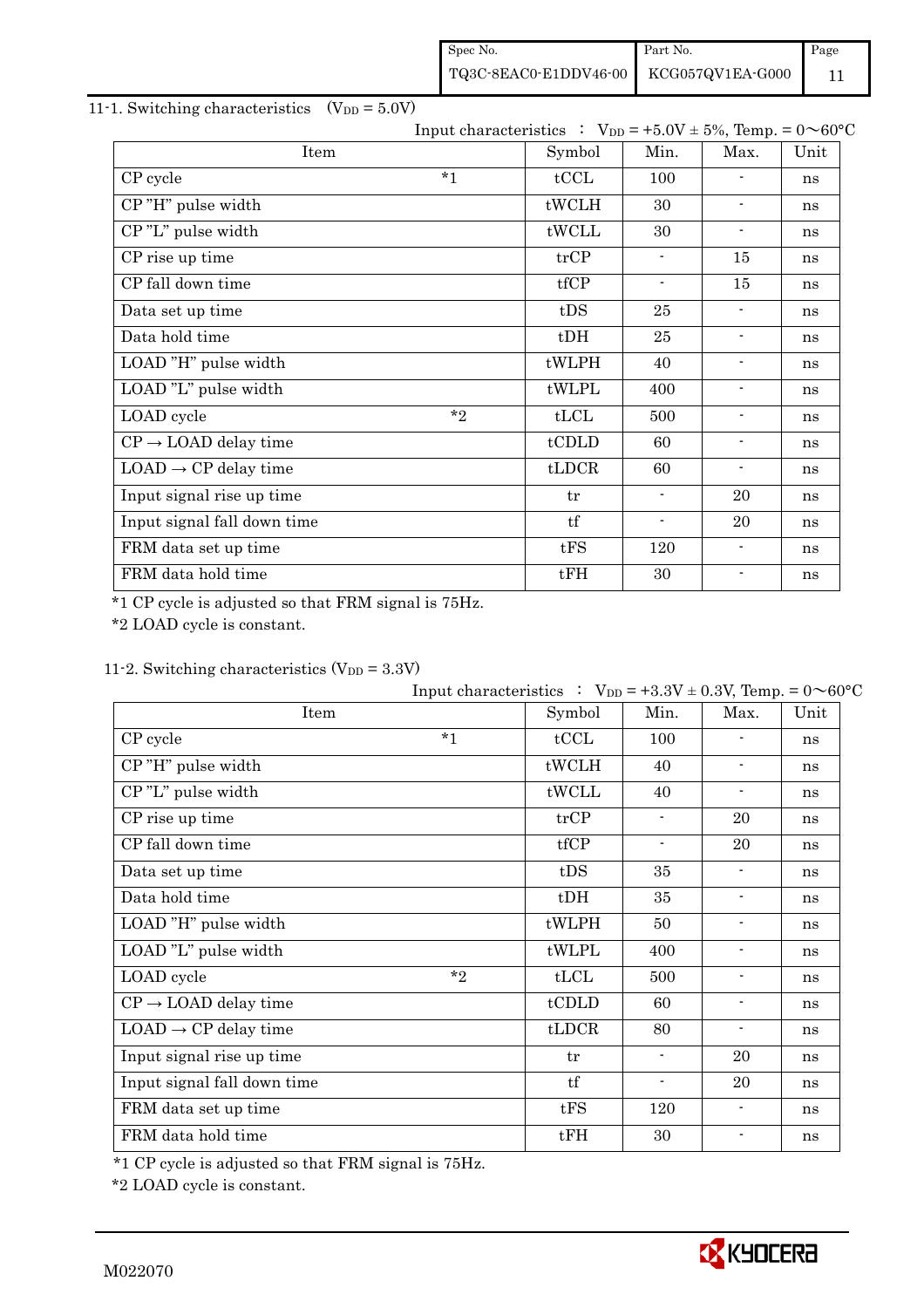| Spec No.                               | Part No. | Page |
|----------------------------------------|----------|------|
| TQ3C-8EAC0-E1DDV46-00 KCG057QV1EA-G000 |          |      |

# 12. Supply voltage sequence condition

In normal operation, logic within the LCD module reverses the polarity of the drive voltage every few lines to prevent DC damage to the liquid crystal material. But when a voltage is present on  $V_{EE}$  outside of the time when the  $V_{DD}$  logic voltage is stable, a drive voltage is applied to the liquid crystal material without the polarity reversals. This sometimes result in a deterioration of display quality and a reduction in life time.



\* Input signal: FRM, LOAD, CP, D0~D7

- \* The above sequence should be designed as to maintain each normal voltage when the liquid crystal module load is applied to your system.
- \* Control the supply voltage sequence to not float any signal line when the LCD panel is being driven.

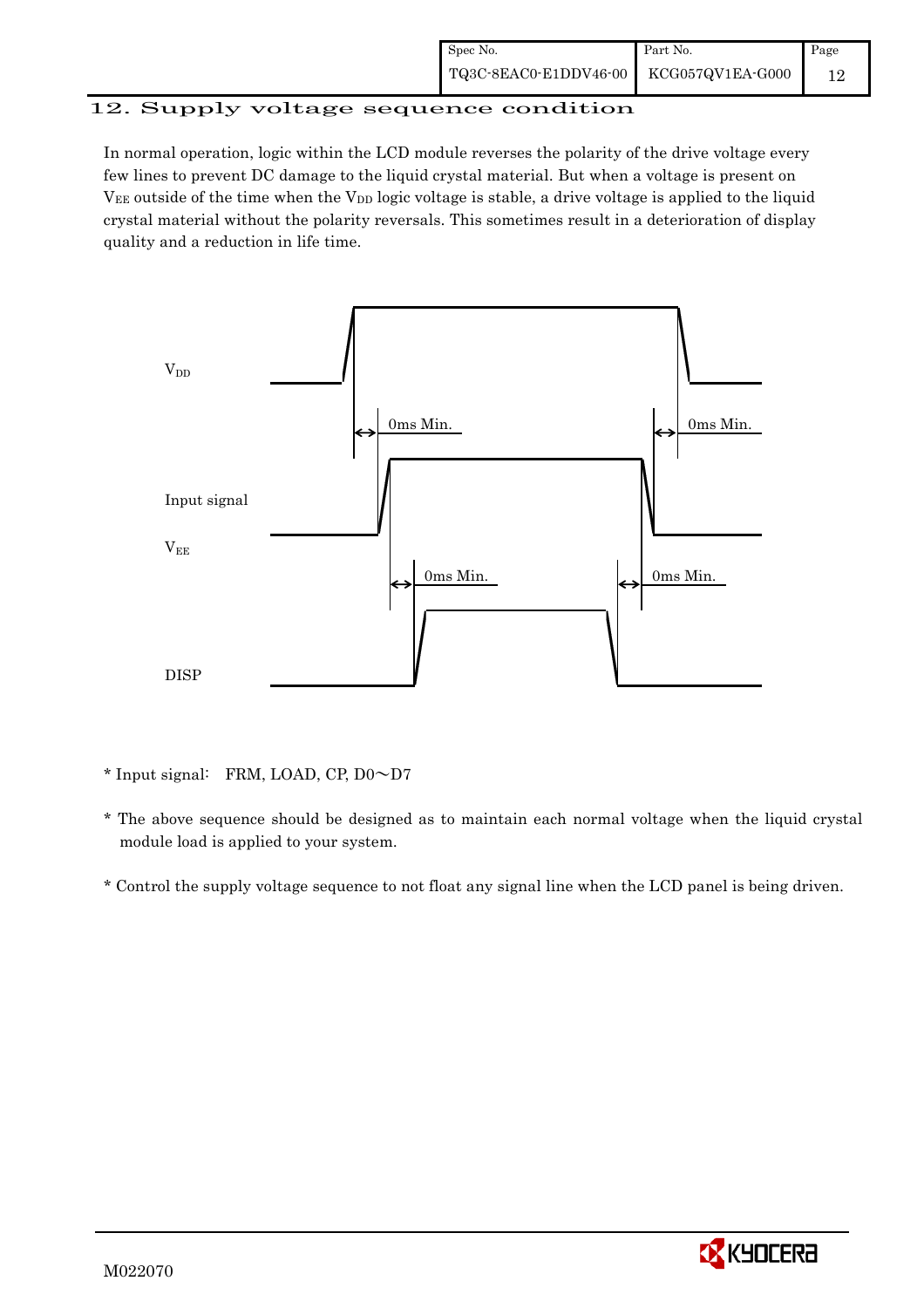## 13. Backlight characteristics

| Item                              | Symbol    | Min.                     | Typ.                     | Max.                     | Unit  | Note             |
|-----------------------------------|-----------|--------------------------|--------------------------|--------------------------|-------|------------------|
| Starting discharge voltage        | <b>VS</b> | $\blacksquare$           | $\overline{\phantom{0}}$ | 795                      | Vrms  | $0^{\circ}C$     |
| *1                                |           | $\overline{\phantom{0}}$ | $\blacksquare$           | 530                      | Vrms  | $25^{\circ}$ C   |
| Discharge tube current<br>$*_{2}$ | IL        | 3.0                      | 5.0                      | 6.0                      | mArms |                  |
| Discharge tube voltage            | VL        | $\blacksquare$           | 320                      | $\overline{\phantom{0}}$ | Vrms  |                  |
| $*3$<br>Operating life time       | T         | 36,000                   | 54,000                   | $\overline{\phantom{0}}$ | h     | $IL = 5.0 mArms$ |
| Operating frequency               | F         | 40                       | $\overline{\phantom{0}}$ | 100                      | kHz   |                  |

CFL ratings

\*1 The non-load output voltage (VS) of the inverter should be at least 1.3 times the maximum VS at low temperatures to provide enough margins to assure that the CFL will start, because actual VS may increase due to leakage current from the CFL cables. (Reference value: 1,035 Vrms Min.)

\*2 We recommend that you should set the discharging tube current lower than the typical value to prevent the accumulated heat of the CFL tube from deteriorating the performance of the LCD.

\*3 Defined as when the luminance or quantity of light has decreased to 50% of the initial value. The average life of a CFL will decrease when the LCD is operating at lower temperatures.

\* Prolonged storage in darkness and/or at low temperature may slow the ignition and rise to full brightness of the CFL. Please use an inverter designed to provide sufficient starting voltage for more than 1 second. Also a decreased starting discharge voltage or shortened ignition time may not turn on the CFL lamp.

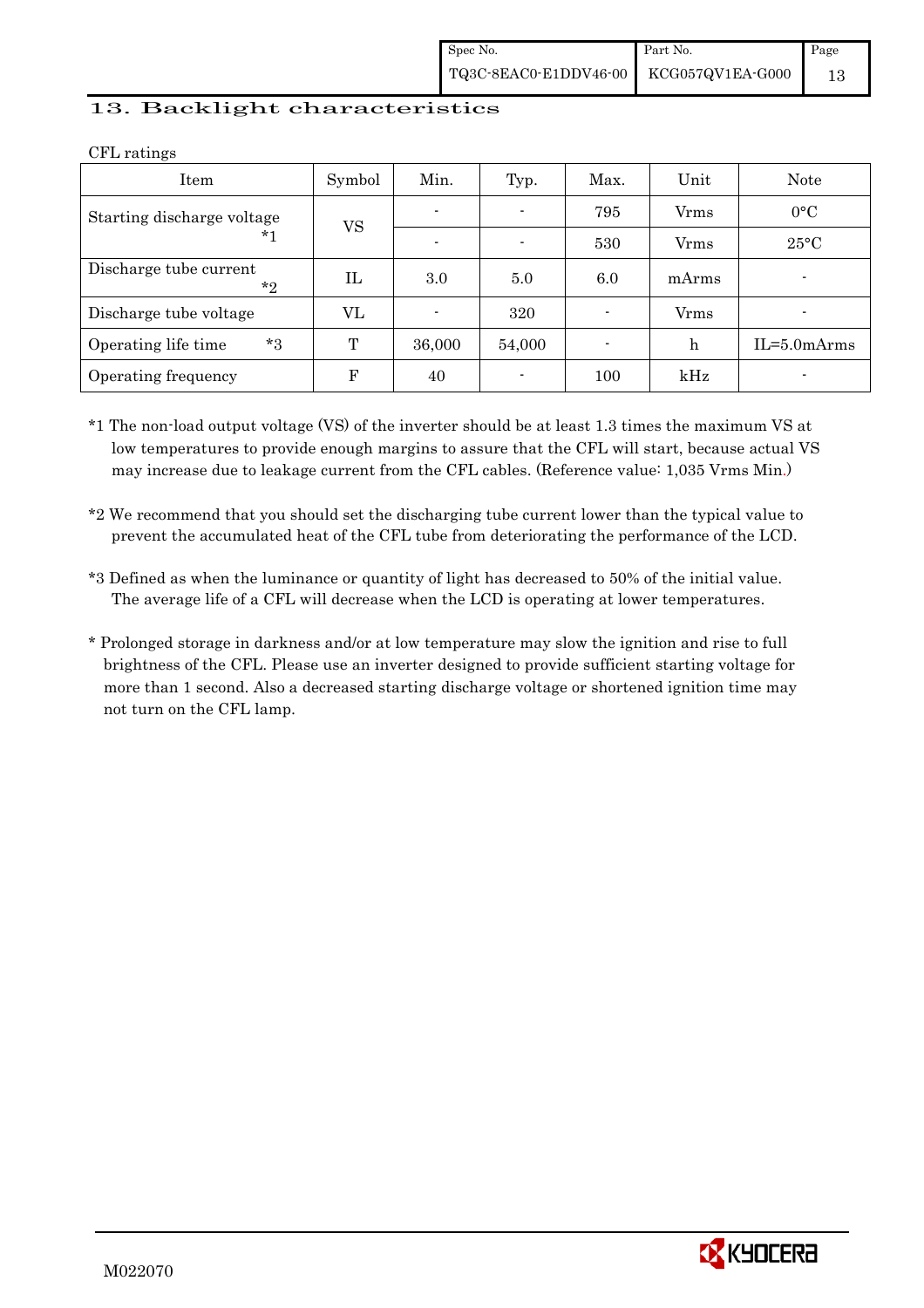## 14. Lot number identification

The lot number shall be indicated on the back of the backlight case of each LCD.

 $KCG057QV1EA-G000 -  $\Box\Box$  -  $\Box$  -  $\Box$  MADE IN  $\Box\Box\Box\Box\Box$$ 

| $\downarrow \downarrow$ $\downarrow$ $\downarrow$ |  |             |
|---------------------------------------------------|--|-------------|
| $12 \quad 3 \quad 4$                              |  | $5^{\circ}$ |

- No1. No5. above indicate
	- 1. Year code
	- 2. Month code
	- 3. Date
	- 4. Version Number
	- 5. Country of origin (Japan or China)

| Year | 2007 | 2008 | 2009 | 2010 | 2011 | $2012\,$ |
|------|------|------|------|------|------|----------|
| Code |      |      | ັ    |      |      |          |

| Month      | Jan. | Feb. | Mar. | Apr. | May | Jun. |
|------------|------|------|------|------|-----|------|
| $\rm Code$ |      |      |      |      |     |      |

| Month      | Jul. | Aug. | Sep. | Oct. | Nov. | Dec. |
|------------|------|------|------|------|------|------|
| $\rm Code$ |      |      |      | ∡⊾   |      |      |

## 15. Warranty

### 15-1. Incoming inspection

Please inspect the LCD within one month after your receipt.

### 15-2. Production warranty

 Kyocera warrants its LCD's for a period of 12 months from the ship date. Kyocera shall, by mutual agreement, replace or re-work defective LCD's that are shown to be Kyocera's responsibility.

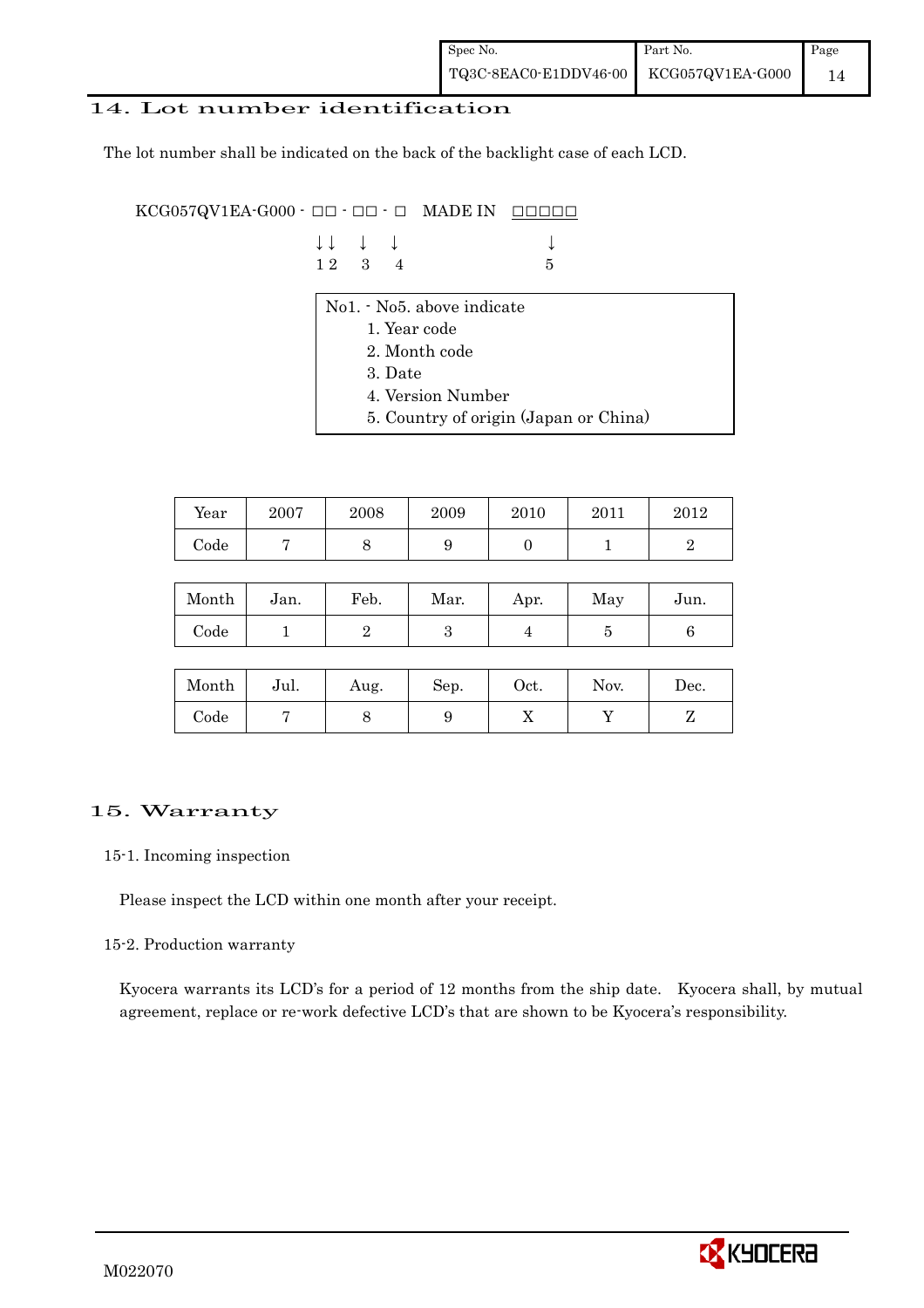## 16. Precautions for use

- 16-1. Installation of the LCD
	- 1) The LCD module has a grounding hole. Please ground the module to prevent noise and to stabilize its performance as circumstances demand.
	- 2) A transparent protection plate shall be added to protect the LCD and its polarizer.
	- 3) The LCD shall be installed so that there is no pressure on the LSI chips.
	- 4) The LCD shall be installed flat, without twisting or bending.
	- 5) The display window size should be the same as the effective viewing area.
	- 6) A transparent protection sheet is attached to the polarizer. Please remove the protection film slowly before use, paying attention to static electricity.

### 16-2. Static electricity

- 1) Since CMOS ICs are mounted directly onto the LCD glass, protection from static electricity is required.
- 2) Workers should use body grounding. Operator should wear ground straps.

### 16-3. LCD operation

- 1) The LCD shall be operated within the limits specified. Operation at values outside of these limits may shorten life, and/or harm display images.
- 2) Adjust the "Supply voltage for LCD driving (VEE)" to obtain optimum viewing angle and contrast ratio.

### 16-4. Storage

- 1) The LCD shall be stored within the temperature and humidity limits specified. Store in a dark area, and protect the LCD from direct sunlight or fluorescent light.
- 2) Always store the LCD so that it is free from external pressure onto it.

#### 16-5. Usage

- 1) DO NOT store in a high humidity environment for extended periods. Polarizer degradation bubbles, and/or peeling off of the polarizer may result.
- 2) The front polarizer is easily scratched or damaged. Prevent touching it with any hard material, and from being pushed or rubbed.
- 3) The LCD screen may be cleaned by wiping the screen surface with a soft cloth or cotton pad using a little Ethanol.
- 4) Water may cause damage or discoloration of the polarizer. Clean condensation or moisture from any source immediately.
- 5) Always keep the LCD free from condensation during testing. Condensation may permanently spot or stain the polarizer.
- 6) Do not pull the CFL lead wires and do not bend the root of the wires. Housing should be designed to protect CFL lead wires from external stress.
- 7) Do not disassemble LCD module because it will result in damage.
- 8) This Kyocera LCD module has been specifically designed for use in general electronic devices, but not for use in a special environment such as usage in an active gas. Hence, when the LCD is supposed to be used in a special environment, evaluate the LCD thoroughly beforehand and do not expose the LCD to chemicals such as an active gas.
- 9) Please do not use solid-base image pattern for long hours because a temporary afterimage may appear. We recommend using screen saver etc. in cases where a solid-base image pattern must be used.
- 10) Liquid crystal may leak when the module is broken. Be careful not to let the fluid go into your eyes and mouth. In the case the fluid touches your body; rinse it off right away with water and soap.

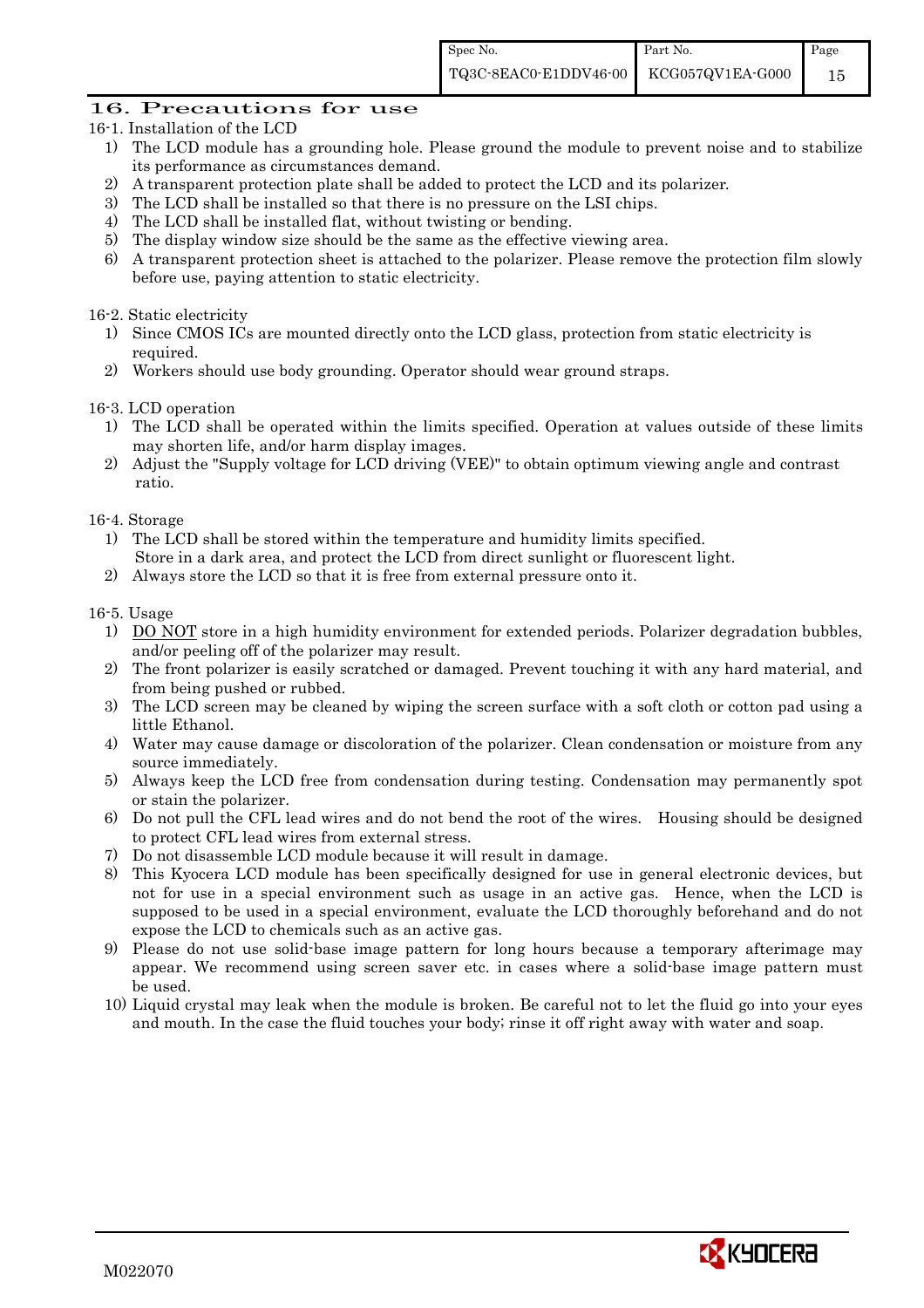## 17. Reliability test data

| Test item                            | Test condition                                                                                       | Test time        |                                                            | Judgement                                                                  |
|--------------------------------------|------------------------------------------------------------------------------------------------------|------------------|------------------------------------------------------------|----------------------------------------------------------------------------|
| High temp.<br>atmosphere             | $70^{\circ}$ C                                                                                       | 240h             | Display function<br>Display quality<br>Current consumption | : No defect<br>$\therefore$ No defect<br>$\therefore$ No defect            |
| Low temp.<br>atmosphere              | $-20$ °C                                                                                             | 240h             | Display function<br>Display quality<br>Current consumption | $\therefore$ No defect<br>$\therefore$ No defect<br>$\therefore$ No defect |
| High temp.<br>humidity<br>atmosphere | $40^{\circ}$ C 90% RH                                                                                | 240h             | Display function<br>Display quality<br>Current consumption | $\therefore$ No defect<br>$\therefore$ No defect<br>$\therefore$ No defect |
| Temp. cycle                          | $-20\degree C$<br>0.5 <sub>h</sub><br>0.5 <sub>h</sub><br>R.T.<br>$60^{\circ}$ C<br>0.5 <sub>h</sub> | 10cycles         | Display function<br>Display quality<br>Current consumption | $\therefore$ No defect<br>$\therefore$ No defect<br>: No defect            |
| High temp.<br>operation              | $60^{\circ}$ C                                                                                       | 500 <sub>h</sub> | Display function<br>Display quality<br>Current consumption | : No defect<br>$\therefore$ No defect<br>: No defect                       |

\* Each test item uses a test LCD only once. The tested LCD is not used in any other tests.

\* The LCD is tested in circumstances in which there is no condensation.

\* The reliability test is not an out-going inspection.

 \* The result of the reliability test is for your reference purpose only. The reliability test is conducted only to examine the LCD's capability.

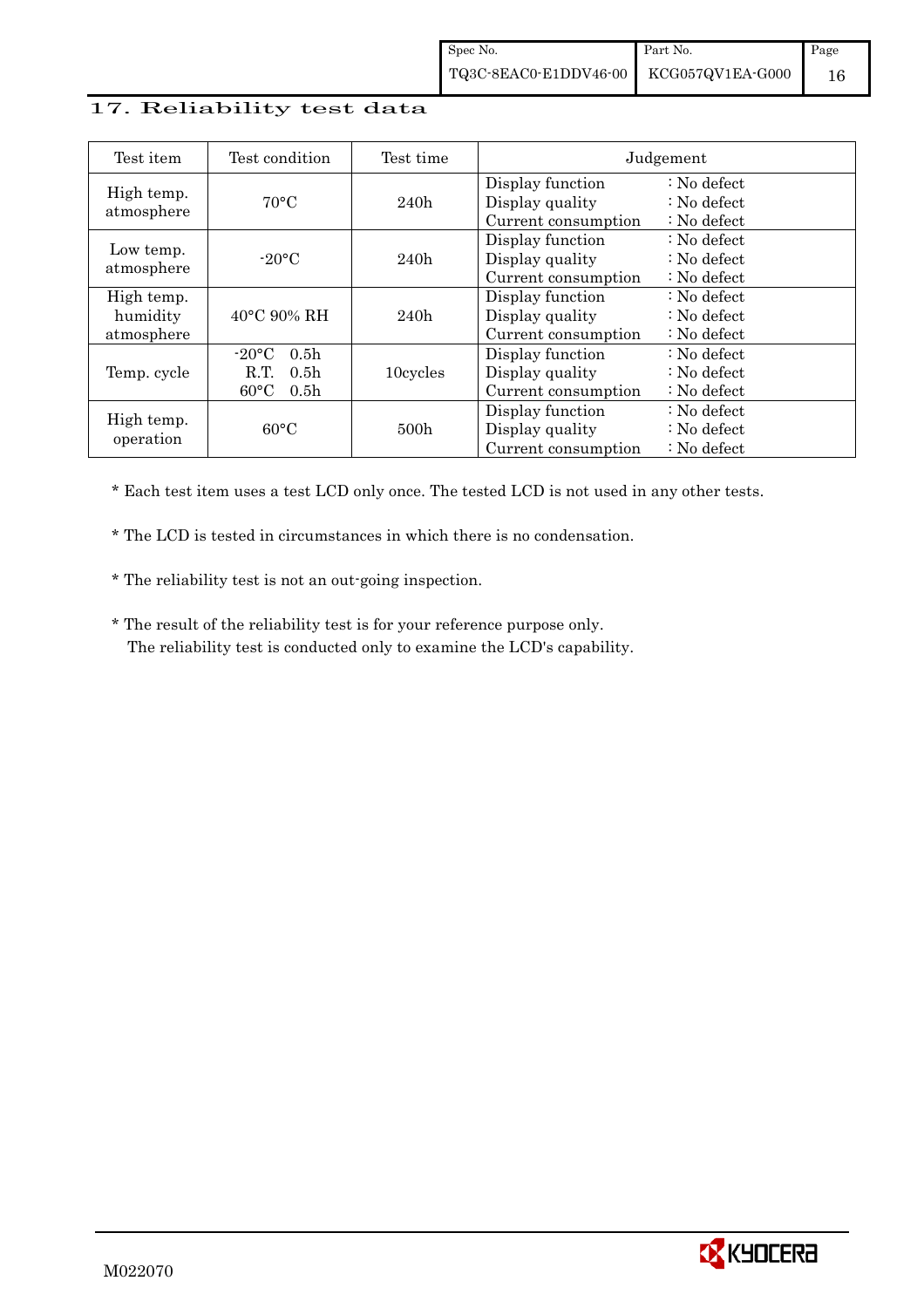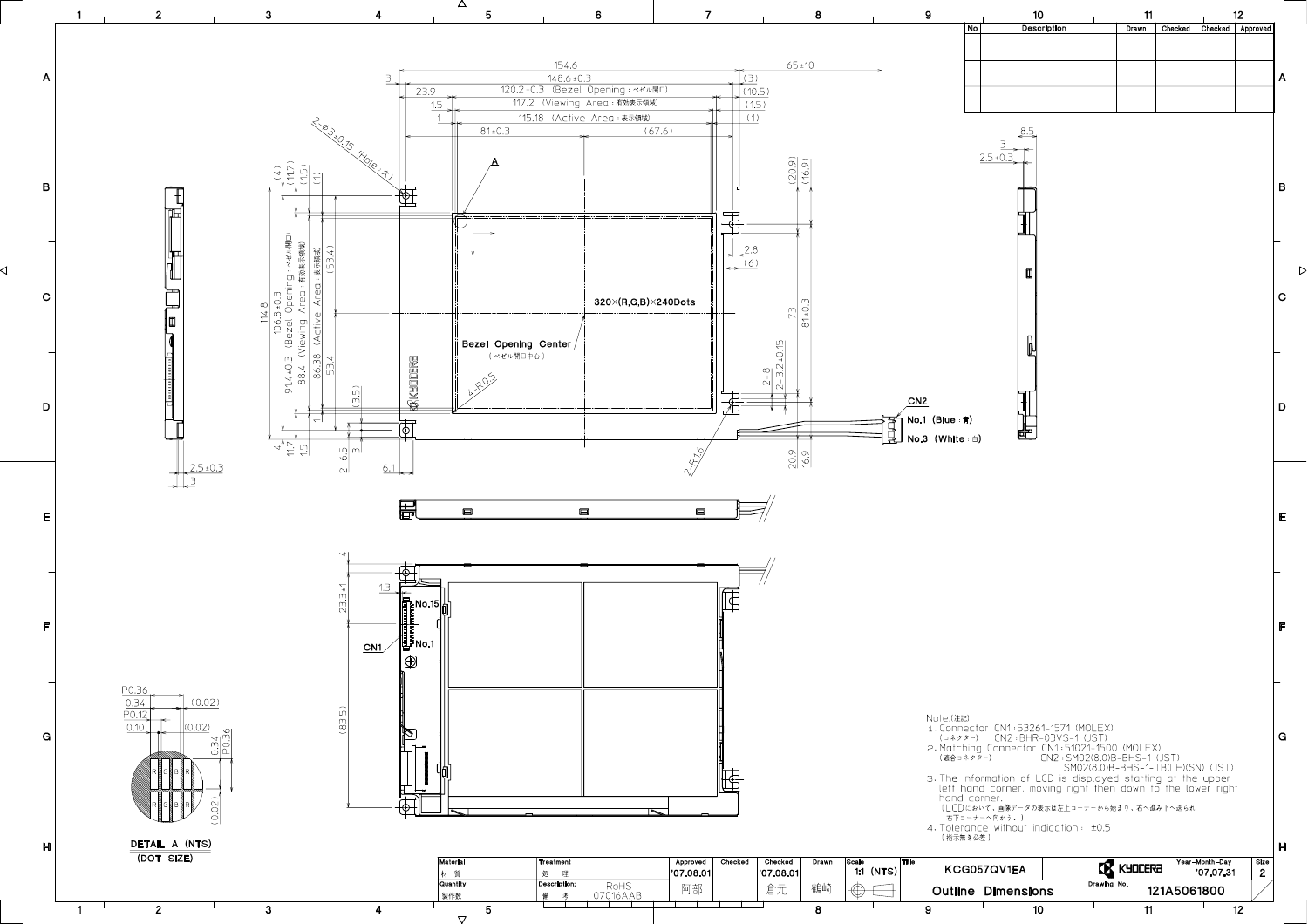| Spec No. | TQ3C-8EAC0-E2DDV44-00 |
|----------|-----------------------|
| l Jate   | August 27, 2007       |

# KYOCERA INSPECTION STANDARD

# TYPE : KCG057QV1EA-G000

## KYOCERA CORPORATION KAGOSHIMA HAYATO PLANT LCD DIVISION

| Original        |          | Designed by $:$ Engineering dept. |          |                                        | Confirmed by $:QA$ dept. |  |
|-----------------|----------|-----------------------------------|----------|----------------------------------------|--------------------------|--|
| Issue Date      | Prepared | $\rm Checked$                     | Approved | Checked                                | Approved                 |  |
| August 27, 2007 |          | $1$ of Johnword $14h$             |          | - L'Matsumoto J. Sakaguchi S. Hoysello |                          |  |

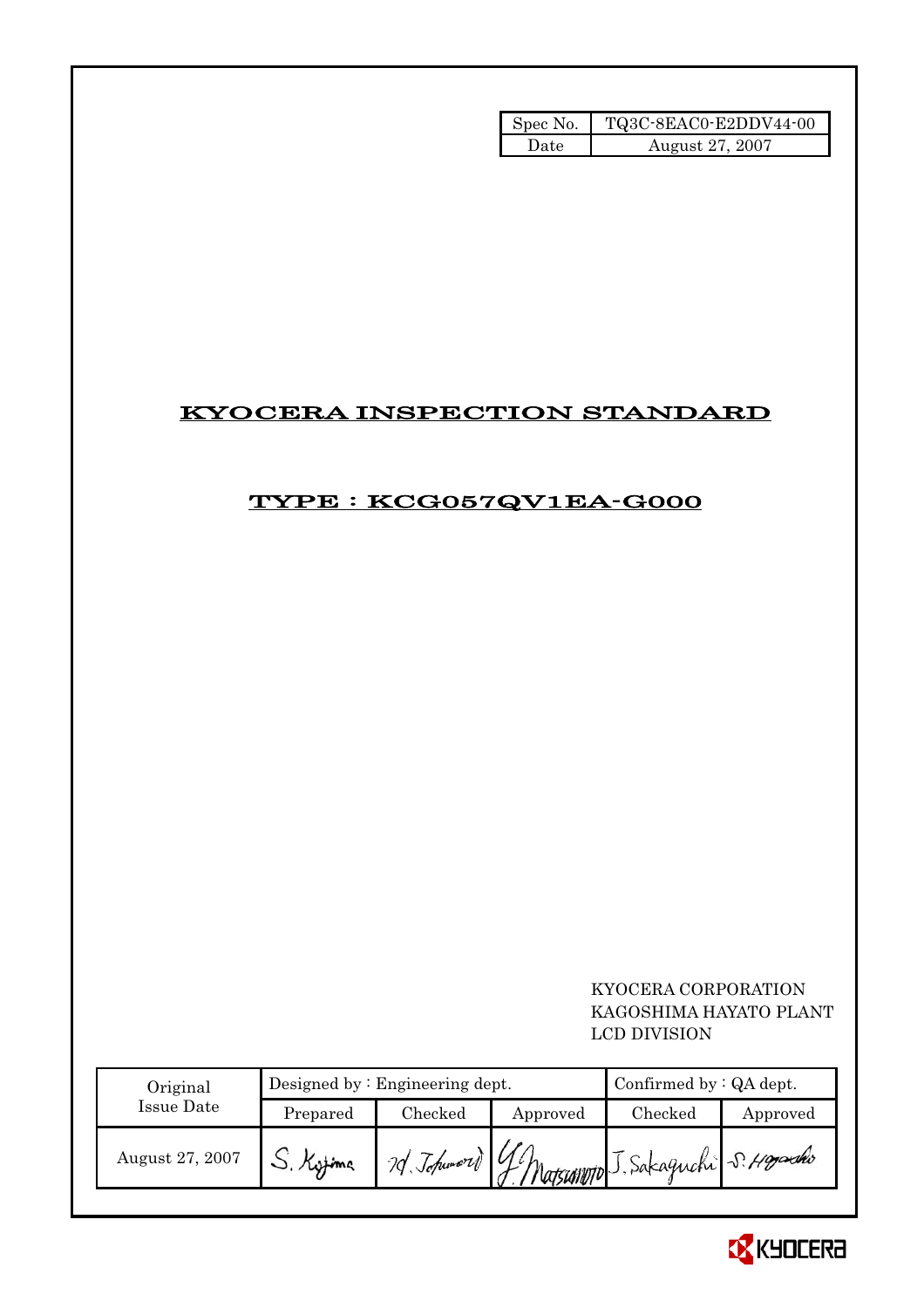| Spec No.              | Part No.         | Page |
|-----------------------|------------------|------|
| TQ3C-8EAC0-E2DDV44-00 | KCG057QV1EA-G000 |      |

| Revision record |             |          |  |                                 |                        |                         |          |
|-----------------|-------------|----------|--|---------------------------------|------------------------|-------------------------|----------|
|                 |             |          |  | Designed by : Engineering dept. |                        | Confirmed by : QA dept. |          |
| $\rm{Date}$     |             | Prepared |  | Checked                         | ${\Large\bf Approved}$ | $\rm Checked$           | Approved |
|                 |             |          |  |                                 |                        |                         |          |
|                 |             |          |  |                                 |                        |                         |          |
| Rev.No.         | $\rm{Date}$ | Page     |  |                                 | Descriptions           |                         |          |
|                 |             |          |  |                                 |                        |                         |          |
|                 |             |          |  |                                 |                        |                         |          |
|                 |             |          |  |                                 |                        |                         |          |
|                 |             |          |  |                                 |                        |                         |          |
|                 |             |          |  |                                 |                        |                         |          |
|                 |             |          |  |                                 |                        |                         |          |
|                 |             |          |  |                                 |                        |                         |          |
|                 |             |          |  |                                 |                        |                         |          |
|                 |             |          |  |                                 |                        |                         |          |
|                 |             |          |  |                                 |                        |                         |          |
|                 |             |          |  |                                 |                        |                         |          |
|                 |             |          |  |                                 |                        |                         |          |
|                 |             |          |  |                                 |                        |                         |          |
|                 |             |          |  |                                 |                        |                         |          |
|                 |             |          |  |                                 |                        |                         |          |
|                 |             |          |  |                                 |                        |                         |          |
|                 |             |          |  |                                 |                        |                         |          |
|                 |             |          |  |                                 |                        |                         |          |
|                 |             |          |  |                                 |                        |                         |          |
|                 |             |          |  |                                 |                        |                         |          |
|                 |             |          |  |                                 |                        |                         |          |
|                 |             |          |  |                                 |                        |                         |          |
|                 |             |          |  |                                 |                        |                         |          |
|                 |             |          |  |                                 |                        |                         |          |
|                 |             |          |  |                                 |                        |                         |          |
|                 |             |          |  |                                 |                        |                         |          |
|                 |             |          |  |                                 |                        |                         |          |
|                 |             |          |  |                                 |                        |                         |          |
|                 |             |          |  |                                 |                        |                         |          |
|                 |             |          |  |                                 |                        |                         |          |
|                 |             |          |  |                                 |                        |                         |          |
|                 |             |          |  |                                 |                        |                         |          |
|                 |             |          |  |                                 |                        |                         |          |
|                 |             |          |  |                                 |                        |                         |          |
|                 |             |          |  |                                 |                        |                         |          |

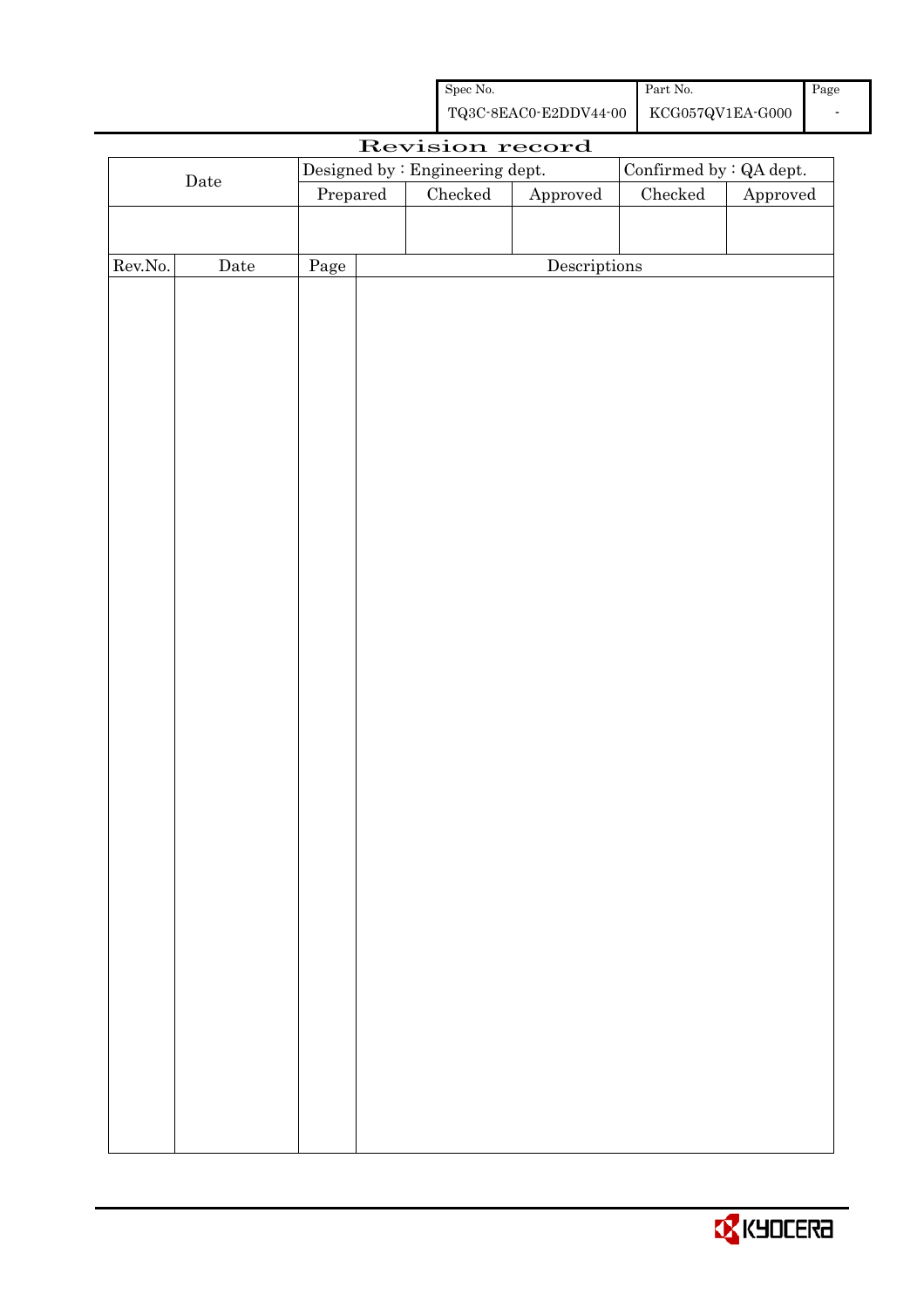# Visuals specification

1) Note

| Item                             | <b>Note</b>                                                                                                                                                                                                                                                                                                                                                       |                                                                                                                  |  |  |  |
|----------------------------------|-------------------------------------------------------------------------------------------------------------------------------------------------------------------------------------------------------------------------------------------------------------------------------------------------------------------------------------------------------------------|------------------------------------------------------------------------------------------------------------------|--|--|--|
| General                          | 1. When defects specified in this Inspection Standards are<br>inspected, operating voltage $(V_{OP})$ shall be set at the level<br>where optimized contrast is available. Display quality is<br>applied up to effective viewing area. (Bi-level INSPECTION)                                                                                                       |                                                                                                                  |  |  |  |
|                                  | 2. This inspection standard about the image quality shall be<br>applied to any defect within the effective viewing area and<br>shall not be applicable to outside of the area.                                                                                                                                                                                    |                                                                                                                  |  |  |  |
|                                  | 3. Should any defects which are not specified in this standard<br>happen, additional standard shall be determined by mutual<br>agreement between customer and Kyocera.<br>4. Inspection conditions<br>Luminance<br>: 500 Lux minimum.<br>Inspection distance<br>$\cdot$ 300 mm(from the sample)<br>Temperature<br>: $25 \pm 5$ °C<br>Direction<br>$:$ right above |                                                                                                                  |  |  |  |
|                                  |                                                                                                                                                                                                                                                                                                                                                                   |                                                                                                                  |  |  |  |
| Definition of inspection<br>item | Pinhole, Bright spot<br>Black spot, Scratch<br>Foreign particle                                                                                                                                                                                                                                                                                                   | The color of a small area is<br>different from the remainder.<br>The phenomenon does not<br>change with voltage. |  |  |  |
|                                  | Contrast variation                                                                                                                                                                                                                                                                                                                                                | The color of a small area is                                                                                     |  |  |  |
|                                  |                                                                                                                                                                                                                                                                                                                                                                   | different from the remainder.<br>The phenomenon change with<br>voltage.                                          |  |  |  |
|                                  | Polarizer<br>(Scratch, Bubble, Dent)                                                                                                                                                                                                                                                                                                                              | Scratch, Bubble and Dent in the<br>polarizer which can be<br>observed<br>in on / off state.                      |  |  |  |
|                                  |                                                                                                                                                                                                                                                                                                                                                                   |                                                                                                                  |  |  |  |

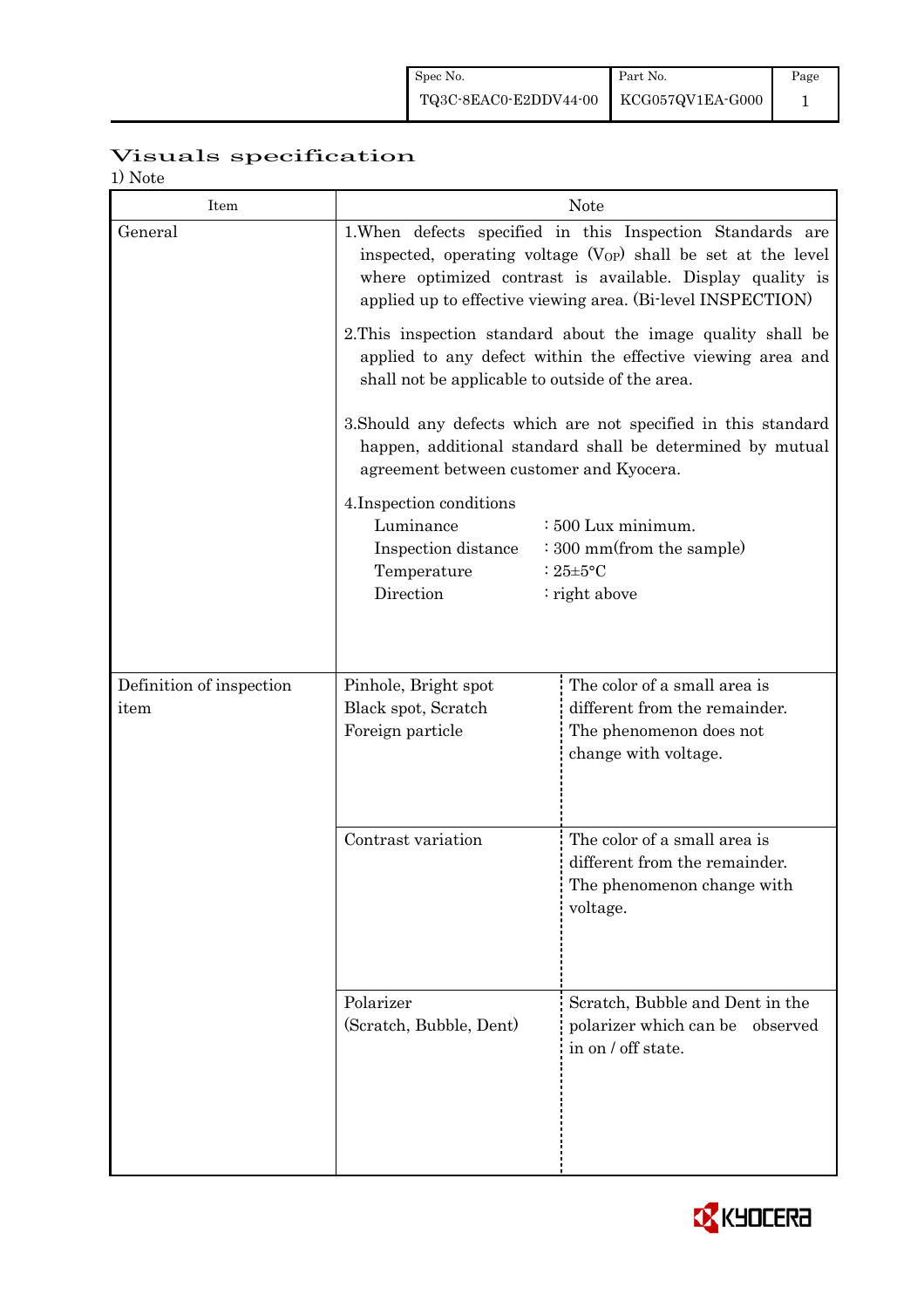| Spec No.                               | Part No. | Page |
|----------------------------------------|----------|------|
| TQ3C-8EAC0-E2DDV44-00 KCG057QV1EA-G000 |          |      |

| Inspection item                                       | Judgement standard                           |                                                                                |                     |                   |                                |
|-------------------------------------------------------|----------------------------------------------|--------------------------------------------------------------------------------|---------------------|-------------------|--------------------------------|
| Pinhole, Bright spot,<br>Black spot, Foreign particle |                                              |                                                                                |                     |                   |                                |
|                                                       |                                              | $\mathbf b$                                                                    |                     |                   |                                |
|                                                       |                                              |                                                                                |                     |                   |                                |
|                                                       |                                              |                                                                                |                     | $d = (a + b) / 2$ |                                |
|                                                       | Category                                     | Size(mm)                                                                       |                     |                   | Acceptable number              |
|                                                       | A<br>$\bf{B}$                                |                                                                                | $d\leqq0.2$         |                   | Neglected                      |
|                                                       | $\mathcal{C}$                                | $0.2\,<\,\mathrm{d}\leq0.3$<br>$\bf 5$<br>$0.3 \, \leq \, d \leq 0.5$<br>$\,3$ |                     |                   |                                |
|                                                       | ${\bf D}$                                    | 0.5 < d                                                                        |                     |                   | $\boldsymbol{0}$               |
|                                                       |                                              |                                                                                |                     |                   |                                |
| Scratch, Foreign particle                             |                                              |                                                                                |                     |                   |                                |
|                                                       |                                              | W                                                                              |                     |                   |                                |
|                                                       |                                              |                                                                                |                     |                   |                                |
|                                                       |                                              |                                                                                |                     |                   |                                |
|                                                       |                                              | L                                                                              |                     |                   |                                |
|                                                       |                                              |                                                                                |                     |                   |                                |
|                                                       | Width (mm)<br>Length (mm)<br>Acceptable      |                                                                                |                     |                   |                                |
|                                                       |                                              |                                                                                |                     |                   | number                         |
|                                                       | $\boldsymbol{A}$                             | $W \leq 0.03$                                                                  |                     |                   | Neglected                      |
|                                                       | $\bf{B}$                                     |                                                                                |                     | $L \leq 2.0$      | Neglected                      |
|                                                       | $\mathcal{C}$                                | $0.03 < W \leq 0.10$                                                           | $2.0 \le L \le 4.0$ |                   | $\,3$                          |
|                                                       | D<br>${\bf E}$                               | 0.10 < W                                                                       | $4.0\rm <\ L$       |                   | $\overline{0}$<br>According to |
|                                                       |                                              |                                                                                |                     |                   | 'Circular'                     |
|                                                       |                                              |                                                                                |                     |                   |                                |
| Contrast variation                                    |                                              |                                                                                |                     |                   |                                |
|                                                       |                                              | b                                                                              |                     |                   |                                |
|                                                       |                                              |                                                                                |                     |                   |                                |
|                                                       | a                                            |                                                                                |                     |                   |                                |
|                                                       | $d = (a + b)/2$                              |                                                                                |                     |                   |                                |
|                                                       | Size (mm)<br>Acceptable number<br>Category   |                                                                                |                     |                   |                                |
|                                                       | $d \leqq 0.5$<br>Neglected<br>A              |                                                                                |                     |                   |                                |
|                                                       | $0.5 < d \leq 0.7$<br>$\bf{B}$<br>$\sqrt{3}$ |                                                                                |                     |                   |                                |
|                                                       | $\mathbf C$                                  | 0.7 < d                                                                        |                     |                   | $\boldsymbol{0}$               |